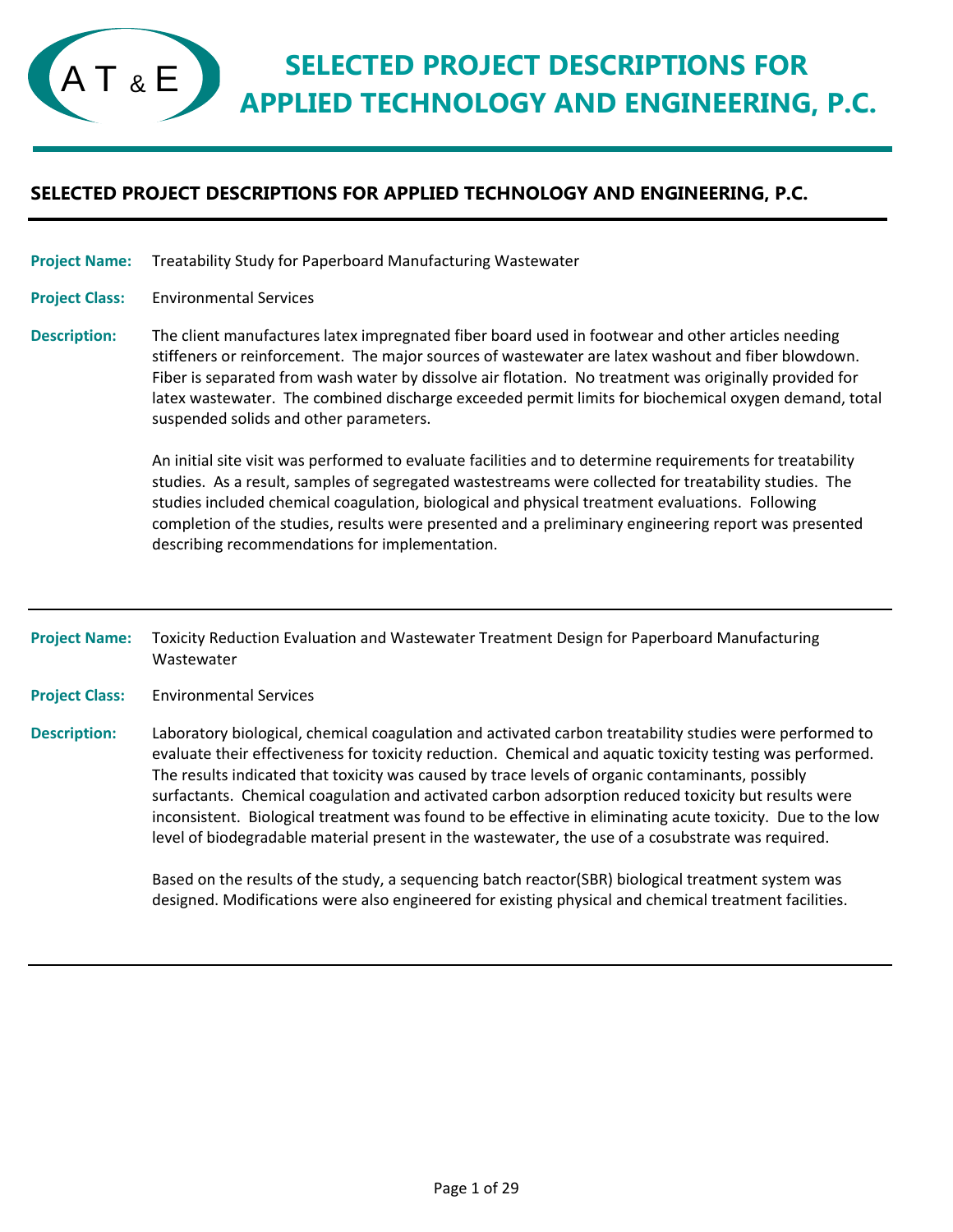#### Evaluation of Color Removal Alternatives for Textile Dyeing and Finishing Plant **Project Name:**

#### Environmental Services **Project Class:**

Due to aesthetic concerns regarding color discharged from a nearby city Wastewater Treatment Plant (WWTP), methods of reducing color were evaluated. Color removal and reduction alternatives were evaluated at the manufacturing site and at the wastewater treatment plant. In‐plant studies were performed to identify and quantify the color from various point sources within the manufacturing facility and to determine the most effective approach for segregated wastestream treatment. Once the wastestreams were characterized, treatability studies were performed. In addition, treatability studies were performed on WWTP final effluent samples. **Description:**

> Chemical coagulation, chlorination, ozonation and activated carbon adsorption were evaluated. The most cost effective alternative was found to be chlorination and dechlorination following biological treatment at the existing POTW. Full scale facilities have been designed and placed into operation based on the studies performed.

### Textile Dyeing and Finishing Wastewater Treatment Plant Upgrade **Project Name:**

Environmental Services **Project Class:**

Due to projected increases in production, a leading textile manufacturer anticipated increased flows and loadings to their 2.0 mgd extended aeration wastewater treatment plant. An evaluation of the dyeing and finishing wastewater treatment facilities was performed and a preliminary engineering report (PER) was developed detailing design modification required to upgrade the facilities to accommodate increased organic loading and flows up to 3.0 mgd. The PER covered all aspects of the operations including: hydraulics, aeration, process control, sludge handling and physical facilities. **Description:**

> Based on recommendations provided in the PER, the wastewater treatment plant was upgraded by the addition of a 55' diameter clarifier to handle anticipated increases in flow and solids loadings. Engineering design services were provided for this addition that included the following work: structural concrete design for clarifier incorporating equipment selected by the manufacturer and detailed in manufacturer's shop drawings, site plan development showing pertinent existing equipment and proposed equipment and piping, and pump station design to include pumphouse, pump selection, controls and all necessary piping.

Engineering design services were also provided for the clarifier flow distribution system to equally split flow to two existing clarifiers and the proposed clarifier minimizing foam generation and air flotation of the sludge. Coordination of electrical design for selected equipment and controls was also provided.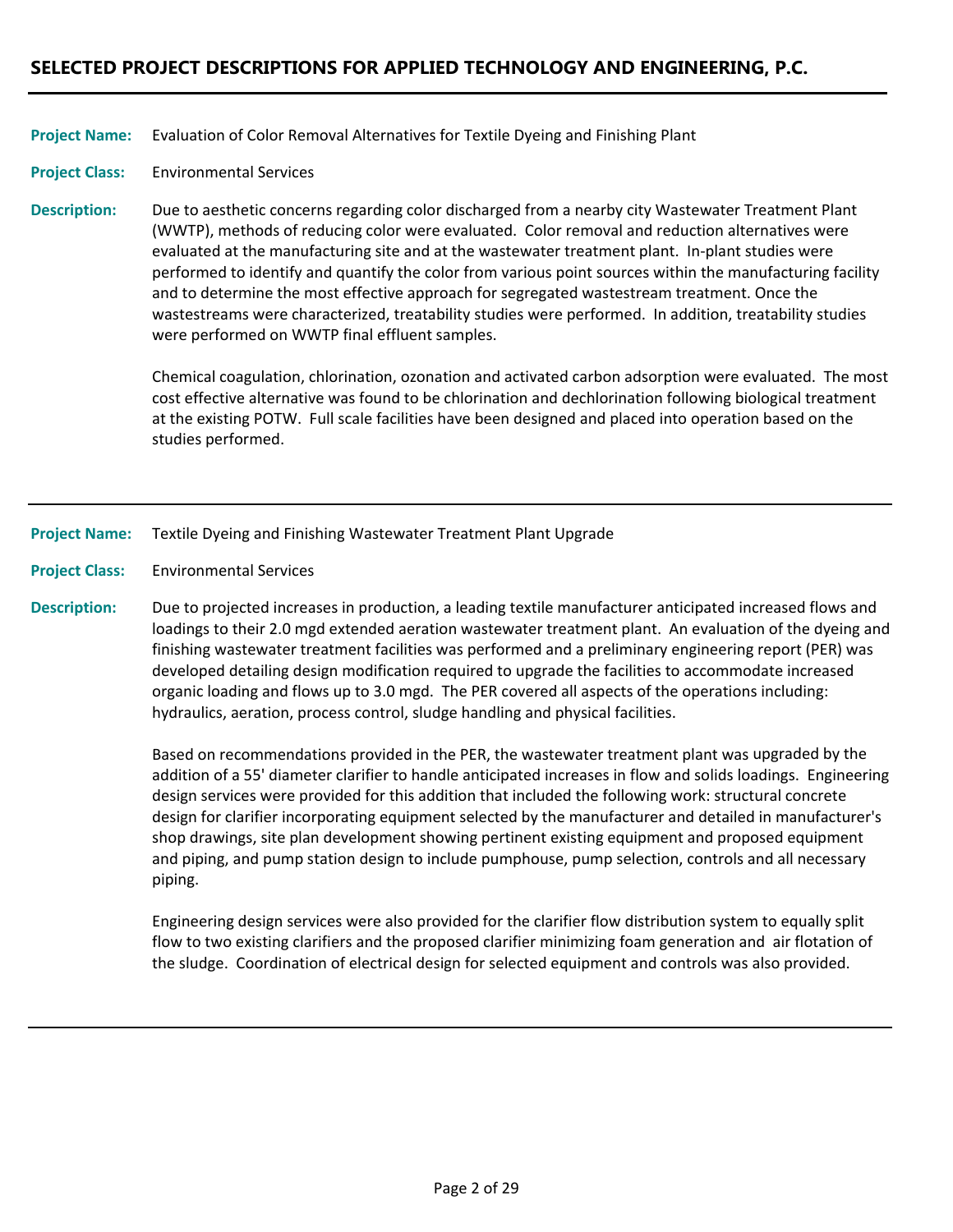Preliminary Engineering Report for Color Removal System: Textile Dyeing and Finishing Wastewater **Project Name:**

Environmental Services **Project Class:**

The client had been required to reduce effluent color levels to below 500 ADMI color units. Although chemical coagulation had been proposed at the WWTP, operating costs projected were expected to be high. In order to evaluate pretreatment options, a preliminary engineering report was provided comparing treatment options and projected operating and capital costs. As a result of this evaluation, extensive laboratory studies were performed to determine the most effective method for color removal. Chemical coagulation and chlorination were evaluated. Chlorination was determined to be the most cost effective method of treatment. **Description:**

Preliminary Engineering Report for Color Removal System: Textile Dyeing and Finishing Wastewater **Project Name:**

Environmental Services **Project Class:**

The client was required to evaluate pretreatment for color removal so that the POTW could comply with its permit conditions. Although chemical coagulation had been proposed at the WWTP, operating costs projected were high. In order to evaluate pretreatment options, a preliminary engineering report was provided comparing treatment options and projected operating and capital costs. As a result of this evaluation, extensive laboratory studies were performed to determine the most effective method for color removal. Chemical coagulation and chlorination were evaluated. Chlorination was determined to be the most cost effective method of treatment. **Description:**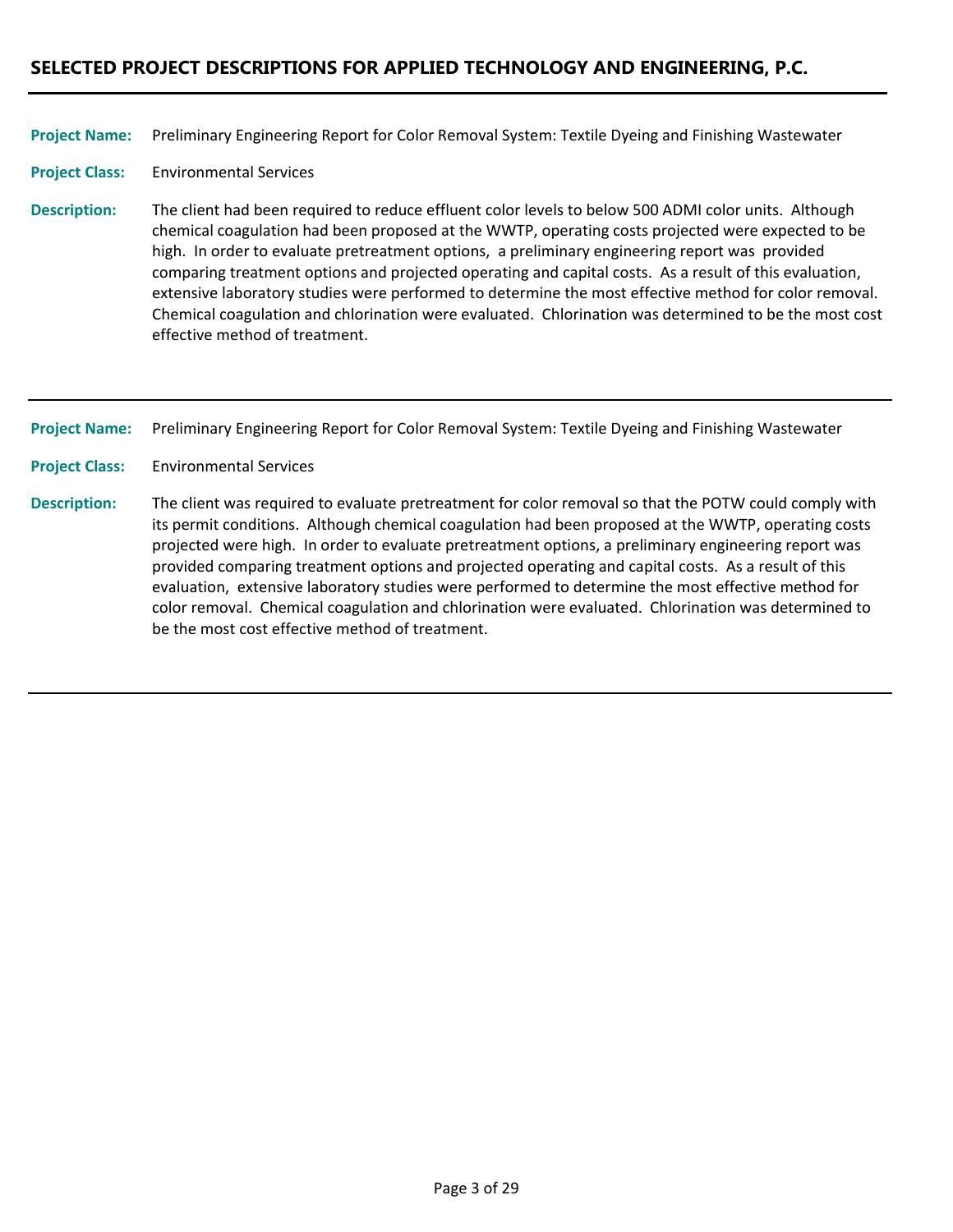### Upgrade of Textile Dyeing and Finishing WWTP **Project Name:**

Environmental Services **Project Class:**

The manufacturing plant discharged wastewater from its dyeing and finishing operation that processed lightweight cotton and cotton/polyester blend knitted fabrics for the apparel market. A design was provided for the expansion of the existing Wastewater Treatment Plant to increase the capacity from 3.0 MGD to 5.0 MGD. A complete evaluation of the facilities was performed resulting in a preliminary engineering report on which the design was based. This was accomplished through the addition of a third 80 ft diameter clarifier with a dedicated sludge pumping station. Sludge drying beds were upgraded to incorporate an innovative porous asphalt design. This design allowed the benefits of sand drainage and drying while allowing bed cleaning by lightweight mechanical equipment. Sludge conditioning chemical feed facilities were also provided. **Description:**

> In addition to the third clarifier the completed WWTP design incorporated: a new return sludge splitter structure, modifications to existing flow control vault, a new flow control valve vault with air operated control valve and flow meter, a chemical feed system for combating filamentous bacteria utilizing hydrogen peroxide injection, and a new effluent flow measurement station with a Parshall flume element.

> The design incorporated extensive improvements to the monitoring and control aspects of the WWTP utilizing three programmable logic controllers configured in local area network and a PC‐based graphical operator interface software package. Functions provided by the integrated alarm and control system included: level control and monitoring of the two aeration basins, dissolved oxygen monitoring and control of the two aeration basins via switching of floating aerators, flow control to the third clarifier as a ratio of plant influent flow, automatic batch control of waste sludge from the third clarifier, automatic switchover from main to standby return sludge pumps with failure alarms, automatic restart after power interruption of all WWTP equipment, and clarifier arm drive failure monitoring.

Construction administration services were also performed,including: preparation of bid documents, prebid meetings, bid evaluation, shop drawing review, site inspections, approval of payment requests, and engineer's certification.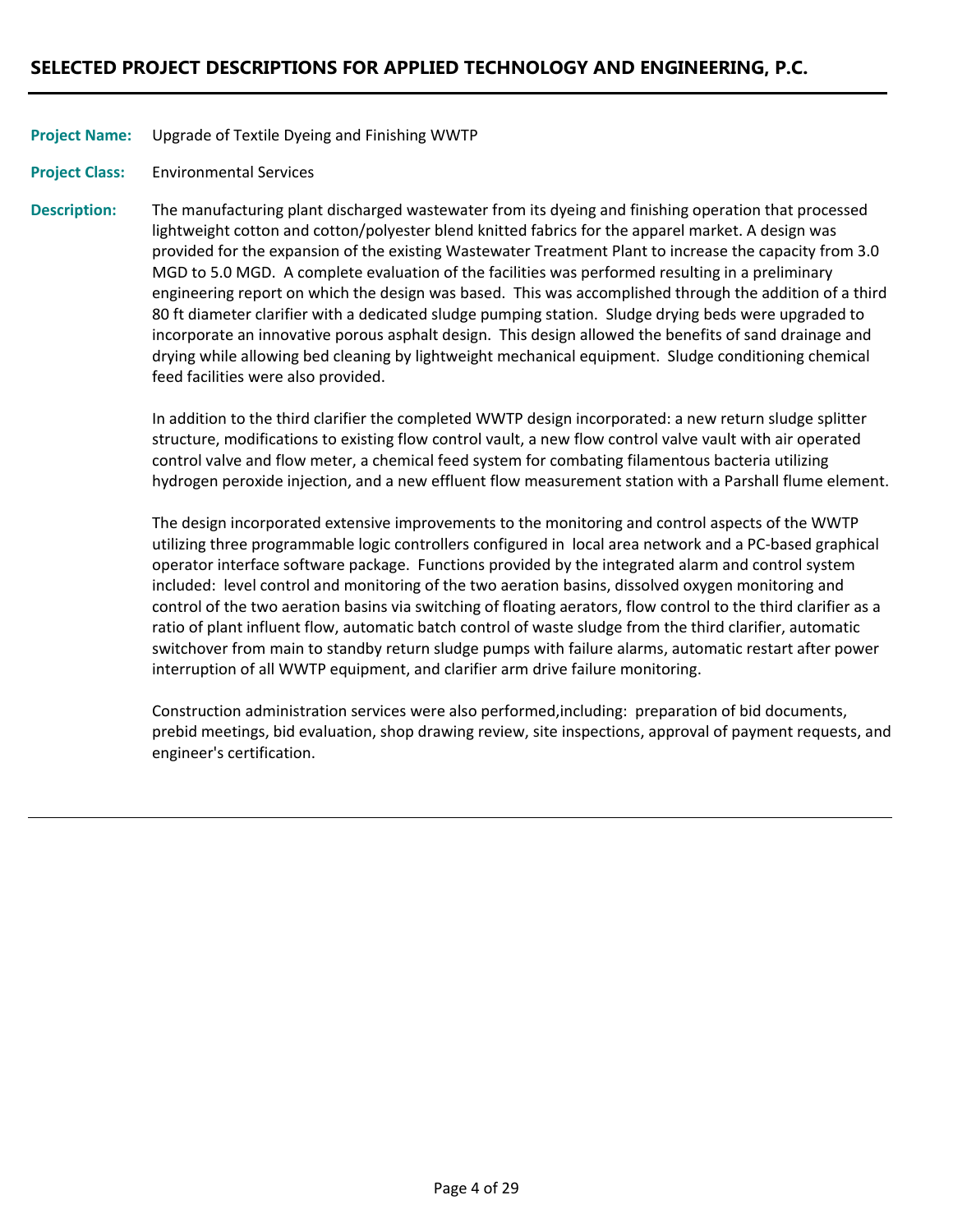### Advanced WWTP Design for Residential Development **Project Name:**

Environmental Services **Project Class:**

The WWTP was designed to service a private residential development with 750 residential units, 18 hole golf course, and club house near Charlottesville, Virginia. All utilities in the development were public utilities. The design included a 381,000 gallon per day advanced waste treatment plant using the extended aeration, biological treatment process, sand filtration, and ultraviolet disinfection. **Description:**

> The Plant was dedicated to the County's Service Authority for public operation and serves the entire City's Growth area, as defined by the County Comprehensive Plan. The City's Water & Sewer Authority contractually operates the Plant.

Complete engineering services were provided, including: preliminary engineering, permitting, wetland delineation, phase I environmental assessment, tertiary treatment system design, construction administration, start‐up, O&M Manual and operator training.

Construction administration services included: preparation of bid documents, prebid meetings, bid evaluation, shop drawing review, site inspections, approval of payment requests, engineer's certification and other services as requested.

The wastewater treatment system was designed to meet tertiary effluent discharge limits including: 14 mg/l total suspended solids, 14 mg/l biochemical oxygen demand and 0.90 mg/l ammonia. Facilities included: pump stations, headworks, extended aeration, chemical coagulation, flocculation, sand filtration and UV disinfection and state of the art controls and instrumentation.

#### Advanced WWTP Design for Resort Community **Project Name:**

Environmental Services **Project Class:**

The WWTP was designed to service a private residential development with a 65 room inn, 18 hole golf course, club house and restaurant, having the equivalent of 150 residential units. A 60,000 gallon per day advanced waste treatment plant using the extended aeration, biological treatment process, sand filtration, sludge drying beds, and ultraviolet disinfection was designed to meet tertiary limits imposed for protection of the receiving stream. **Description:**

> Complete engineering services were provided, including: preliminary engineering, permitting, wetland delineation, tertiary treatment system design, construction administration, start‐up, O&M Manual and operator training.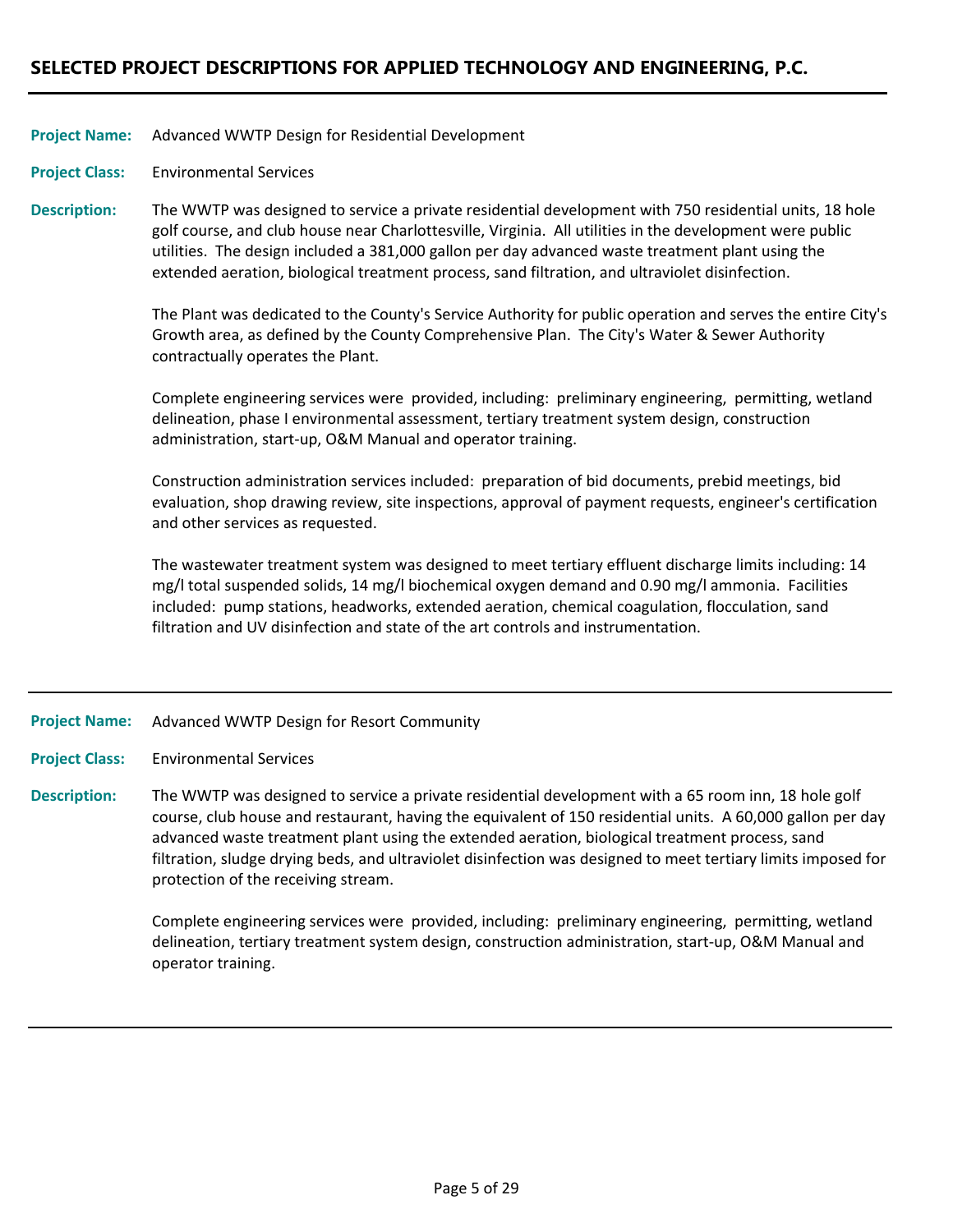### WWTP Design for Military Base **Project Name:**

Environmental Services **Project Class:**

Design services were provided for the design of a 0.53 mgd extended aeration sewage treatment plant. The facilities were designed to treated highly variable and intermittent flows from 6 individual Army training camps at Fort A. P. Hill. The design included the conversion of two existing 1.5 MG aeration lagoons to equalization basins; the design of three extended aeration basins (biological treatment with single stage nitrogen removal) that could be operated in series or parallel; two 35' diameter clarifiers; continuous backwash filters; an ultra violet disinfection unit; a parshall flume for flow measurement; a cascade type post aeration channel; a return sludge pump station with dual pumps; aerobic digester; porous asphalt sludge drying beds; lime storage and feed facilities; and a controls and laboratory building. **Description:**

Treatability Studies and Design of SBR System for High Strength Food Processing Wastewater **Project Name:**

Environmental Services **Project Class:**

A phased design was provided for a snack food producer utilizing sequencing batch reactor technology(SBR). The first phase of construction included equalization basins, a dissolved air flotation unit, and a vacuum drum filter for sludge dewatering. Prior to the design of phase 2, extensive treatability studies were performed on representative wastewaters collected from other facilities operated by the company. The results of those studies revealed that a Sequencing Batch Reactor (SBR)was suitable for the high strength wastewater. **Description:**

> A SBR system was designed that included state of the art monitoring and control systems. Operation support personnel assisted plant operators during the startup period. Operators were instructed on proper operation of a biological treatment process, laboratory testing procedures, operations record keeping, and analysis of data.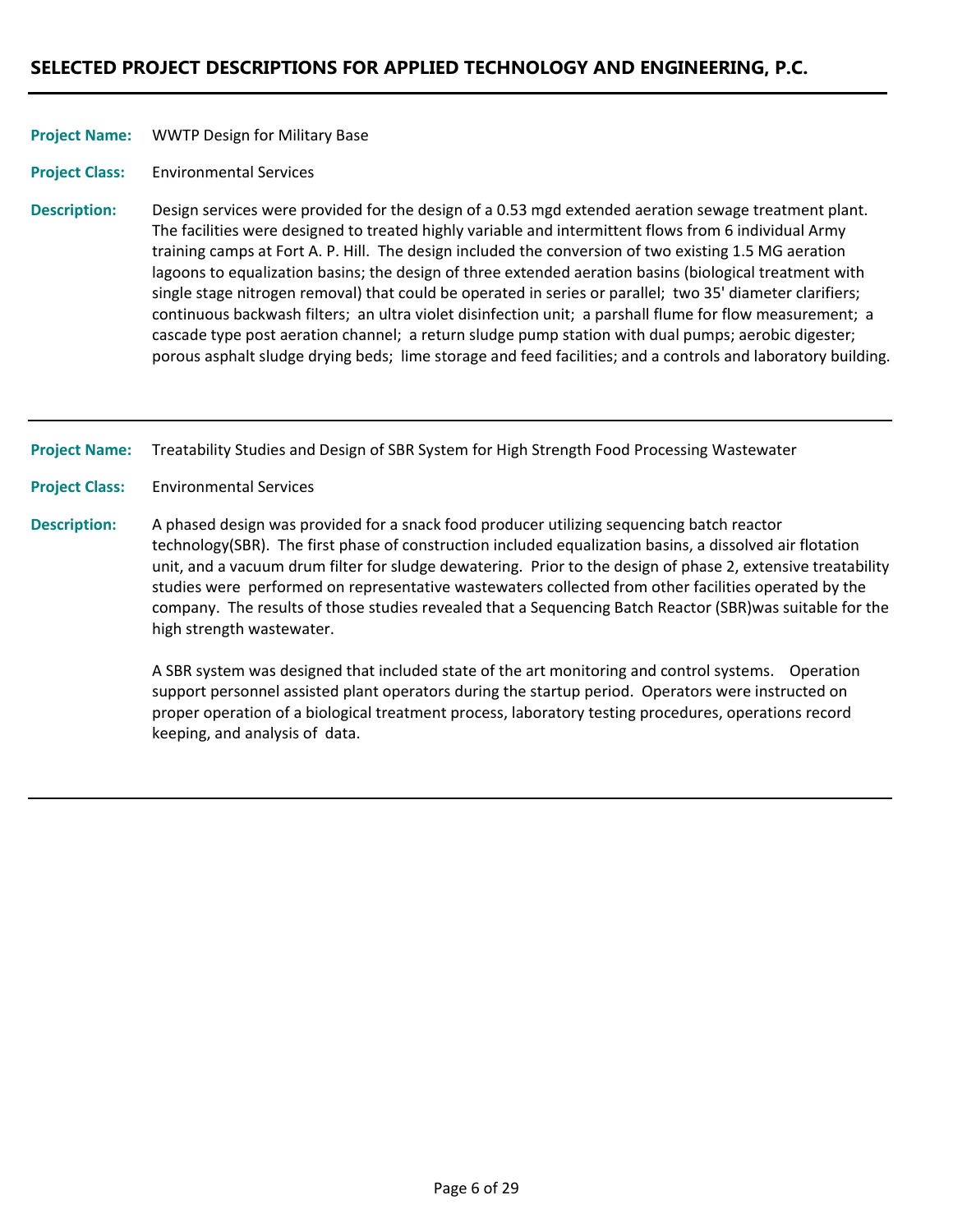### WWTP Design for Fiberboard Manufacturer **Project Name:**

Environmental Services **Project Class:**

The client is a leading fiberboard manufacturer that has historically experienced problems complying with wastewater discharge permit limits for aquatic toxicity. After years of studies by their own company, the Virginia Department of Environmental Quality (DEQ), the Environmental Protection Agency (EPA) and other consultants, a method of compliance was not determined. **Description:**

> Extensive laboratory and pilot scale treatabilitiy studies were performed examining chemical precipitation, chemical coagulation, activated carbon adsorption and biological treatment to address toxicity concerns. It was determined that the toxicity was being caused by toxic organic compounds present in trace amounts and a biological treatment system was developed. This system required the use of co‐substrates to effectively remove the toxic compounds. The results were presented to DEQ, and approval was obtained for the process. Assisted in the negotiation of a compliance schedule for construction of facilities.

Due to the low concentration of biodegradable material present in the wastewater, bacterial growth and treatment could not be sustained without supplement substrate feed. A cosubstrate process was developed using waste product from another industry which is high in biodegradable organic content.

Based on the results of these studies, the design of a 300,000 gpd wastewater treatment system was provided. The design included the addition of sequencing batch reactors for activated sludge biological treatment to an existing physical‐chemical treatment system. Other design improvements included: an HDPE‐lined 350,000 gallon influent equalization basin with two floating mixers, an influent transfer pump station utilizing two submersible centrifugals, a control building with chemical storage/feed systems and an electrical and control room, a 7,500 gallon outdoor FRP bulk storage tank with variable speed mixer, a positive displacement blower system, a 75,000 gallon effluent equalization basin with floating flow equalization decanter, and the entire electrical and control system.

Also provided were construction administration services including: preparation of bid documents, prebid meetings, bid evaluation, shop drawing review, site inspections, approval of payment requests, engineer's certification and other services as requested.

The facilities were successfully placed into operation and acute toxicity has been completely eliminated.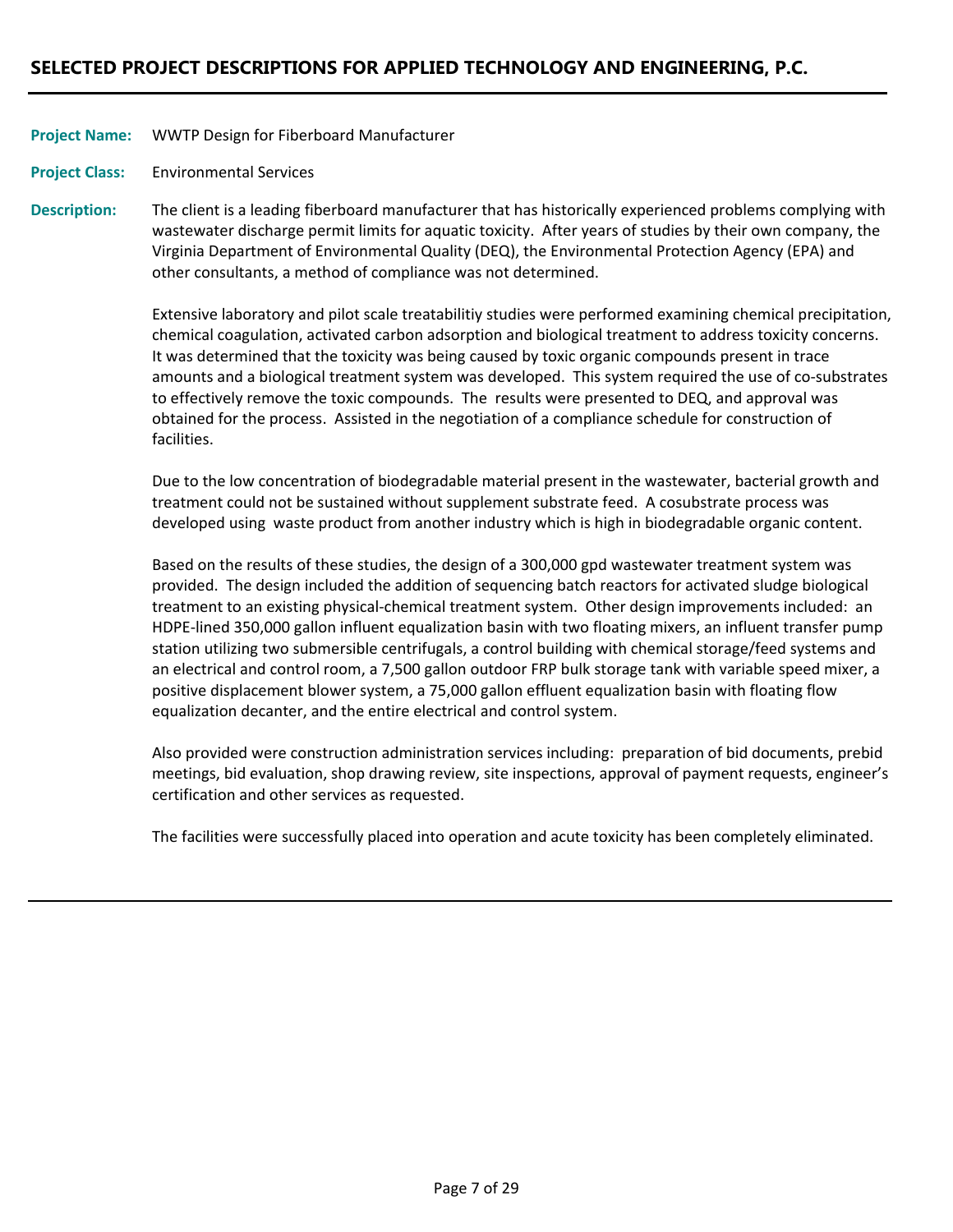### Treatability Studies and Design of WWTP for Removal of Metals **Project Name:**

Environmental Services **Project Class:**

Treatability studies were performed to optimize removal of copper, lead and zinc from wastewaters generated in the fabrication of copper fittings. As a result, a 20,000 gpd batch treatment system was designed for co-precipitation of metals using ferrous sulfate and pH adjustment. The system included: influent equalization and storage tanks, pumping systems, batch treatment tanks, chemical feed and control systems, sludge dewatering and associated physical facilities including a wet lab. Studies, design, construction administration and start‐up services for the project were provided. **Description:**

Preliminary Engineering Report for the Upgrade of Textile Dyeing and Finishing WWTP **Project Name:**

Environmental Services **Project Class:**

A detailed evaluation of the client's textile dyeing and finishing wastewater treatment plant was performed to determine current and projected operating limitations. Based on this evaluation, a preliminary engineering report was developed detailing facility upgrade requirements. Fundamental in this evaluation was the development of short and long term production projections and estimates of the impact on wastewater treatment facilities. Areas of concern included: flow equalization, clarification capacity and solids handling capacity. Recommendations were provided for phased improvements to allow increases in flow and organic loading in a stepwise fashion. **Description:**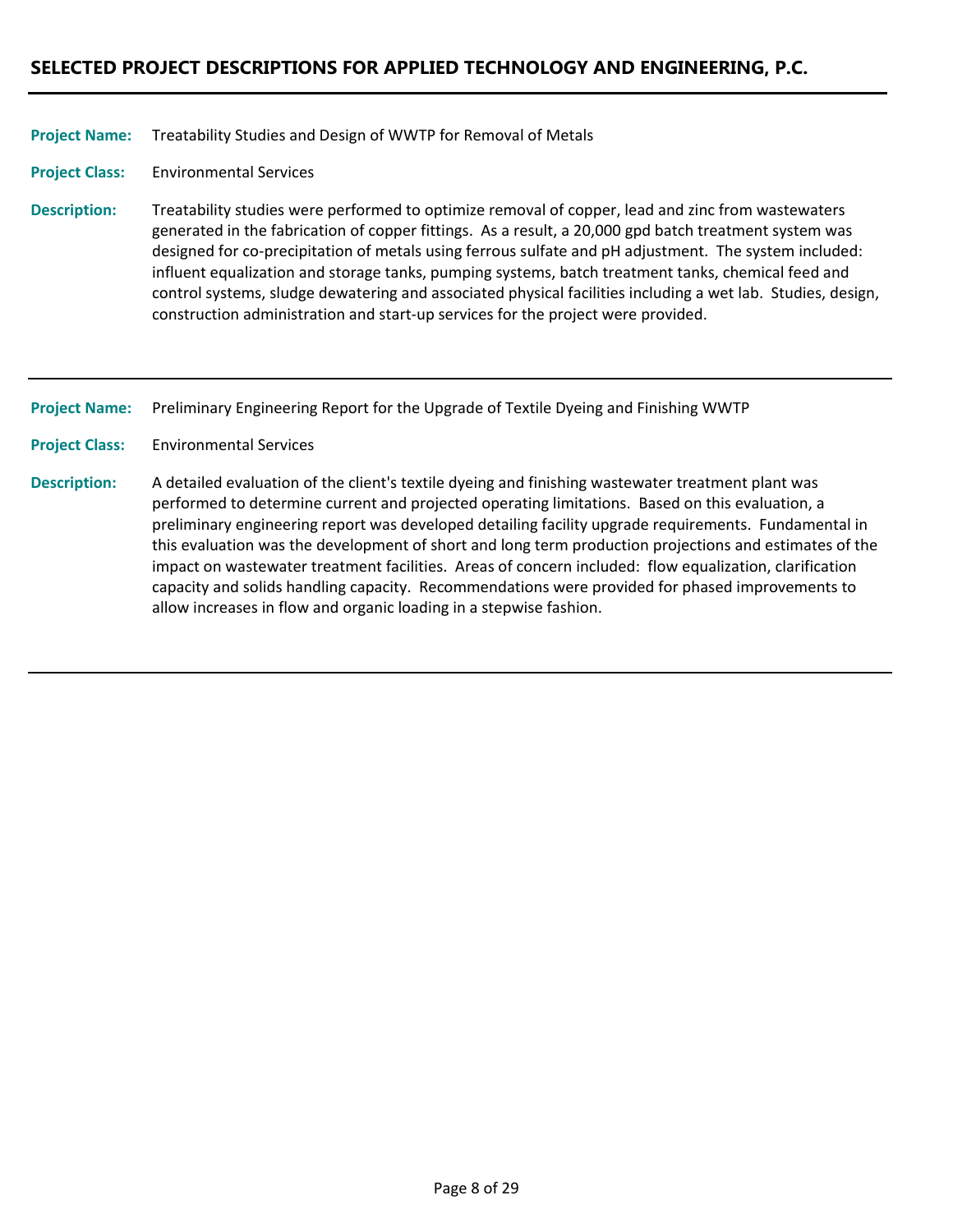Design of WWTP for Sanitary Wastewater from Textile Manufacturing Facility **Project Name:**

Environmental Services **Project Class:**

Sanitary wastewater from this textile client's manufacturing facility was historically treated by a septic tank and sand filtration system prior to discharge to a surface water. Due to the high urea concentration and highly variable flowrates, the sand filtration system could not meet increasingly stringent permit limits for ammonia and biochemical oxygen demand. **Description:**

> Preliminary engineering services were provided to identify the cause of system failure and to recommend modifications required to upgrade the facilities. Following these recommendations, design, construction inspection and start‐up services were provided. In addition, Operation and Maintenance Manuals for the facility were developed.

The design was based on the use of a 5000 gpd, extended aeration package plant with modifications to address requirements for nitrification, chlorination, dechlorination and post aeration. Due to the high peak flow rates, flow equalization was also provided. On site training was provided using O&M Manuals that were developed.

On‐going laboratory testing services were provided as well as review of operating data and provision of operational consultation as needed.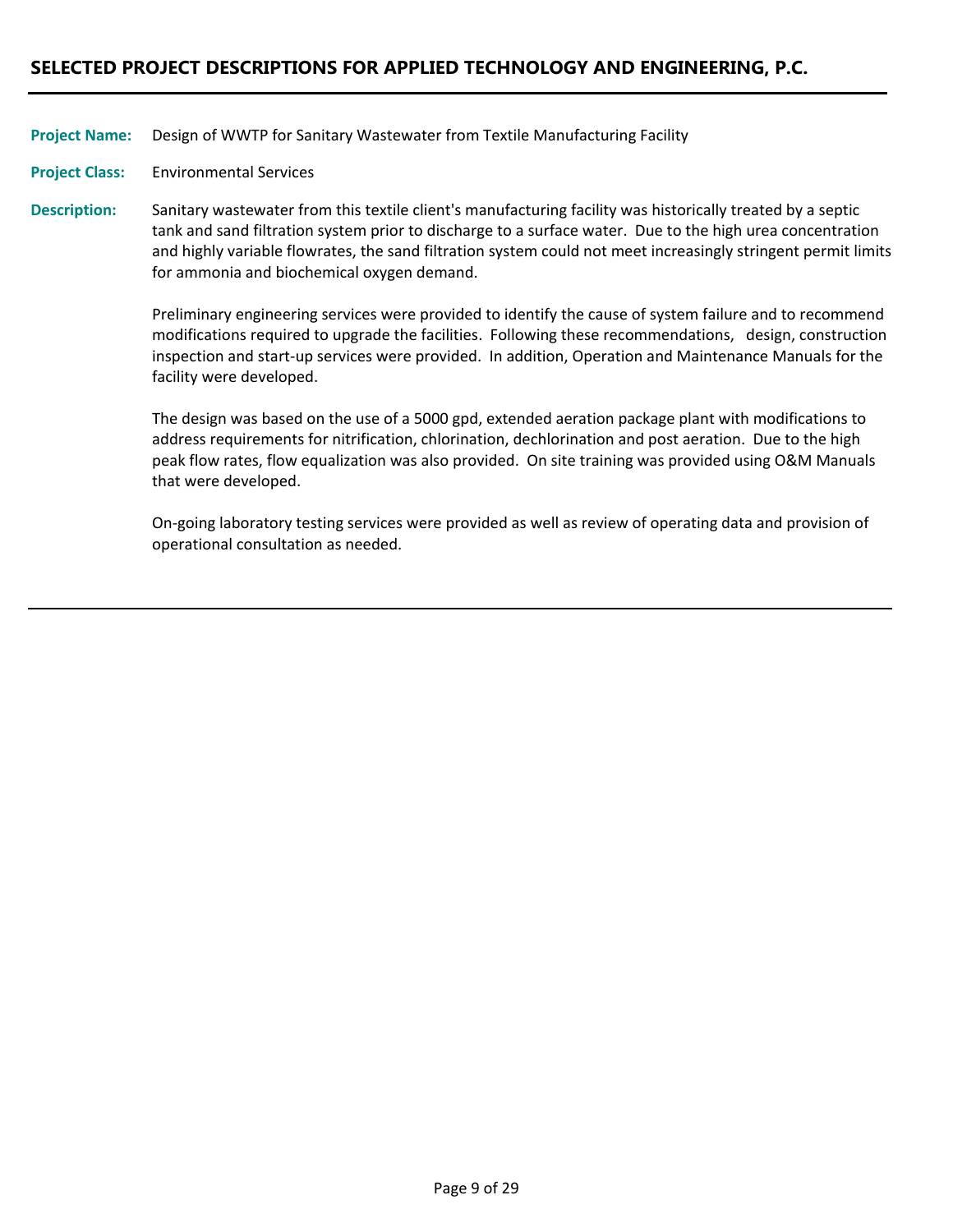Design and Construction Services for Municipal WWTP **Project Name:**

Environmental Services **Project Class:**

The client operates a 0.051 mgd stabilization pond wastewater treatment system which serves the community of Scottsville, Virginia. As a result of current flows approaching the design capacity of the existing facilities, projected growth for the community and marginal process performance, a preliminary engineering report(PER) was prepared evaluating options for upgrading the WWTP. **Description:**

> The PER recommended that extended aeration facilities be constructed with sufficient capacity to treat existing and projected flows. Due to the wide range of flows projected and the uncertainty of growth projections, it was recommended that facilities be constructed in phases. Based on the recommendations presented in the PER, the client decided to contract for the design and construction of an extended aeration treatment facility with a flow capacity of 200,000 gpd. The design would accommodate the expansion of the facilities to a flow capacity of 400,000 gpd. In addition, the design would utilize the existing stabilization lagoon for flow equalization during periods of excessive infiltration and inflow.

> Design services were provided for the upgrade to the existing wastewater treatment plant recommended in the PER. The design included: extended aeration facilities incorporating a pre‐engineered packaged plant with fine‐bubble diffusers fed by positive displacement blowers, aerated sludge storage tank, return sludge flow measurement, and dissolved oxygen control; influent pump station revisions; headworks with aerated grit chamber and manual bar screen; flow‐paced chlorination system; effluent flow measurement and sampling station; process alarms with automatic phone dialer system; and a laboratory and utility building.

> The revisions to the influent pump station included: replacement of the existing long-shaft pumps with direct‐coupled immersible pumps of increased capacity, new controls with variable frequency drives on each pump, upgraded dry well ventilation, and the addition of an emergency power generator and automatic transfer switch. Complete design plans and specifications were provided for all aspects of the work including: surveying, soil testing, civil, electrical, mechanical, structural, instrumentation and controls and architectural services.

> Construction Administration services provided included: bidding assistance, construction inspections, shop drawing review, review of contractor requests for payment, and general technical information assistance.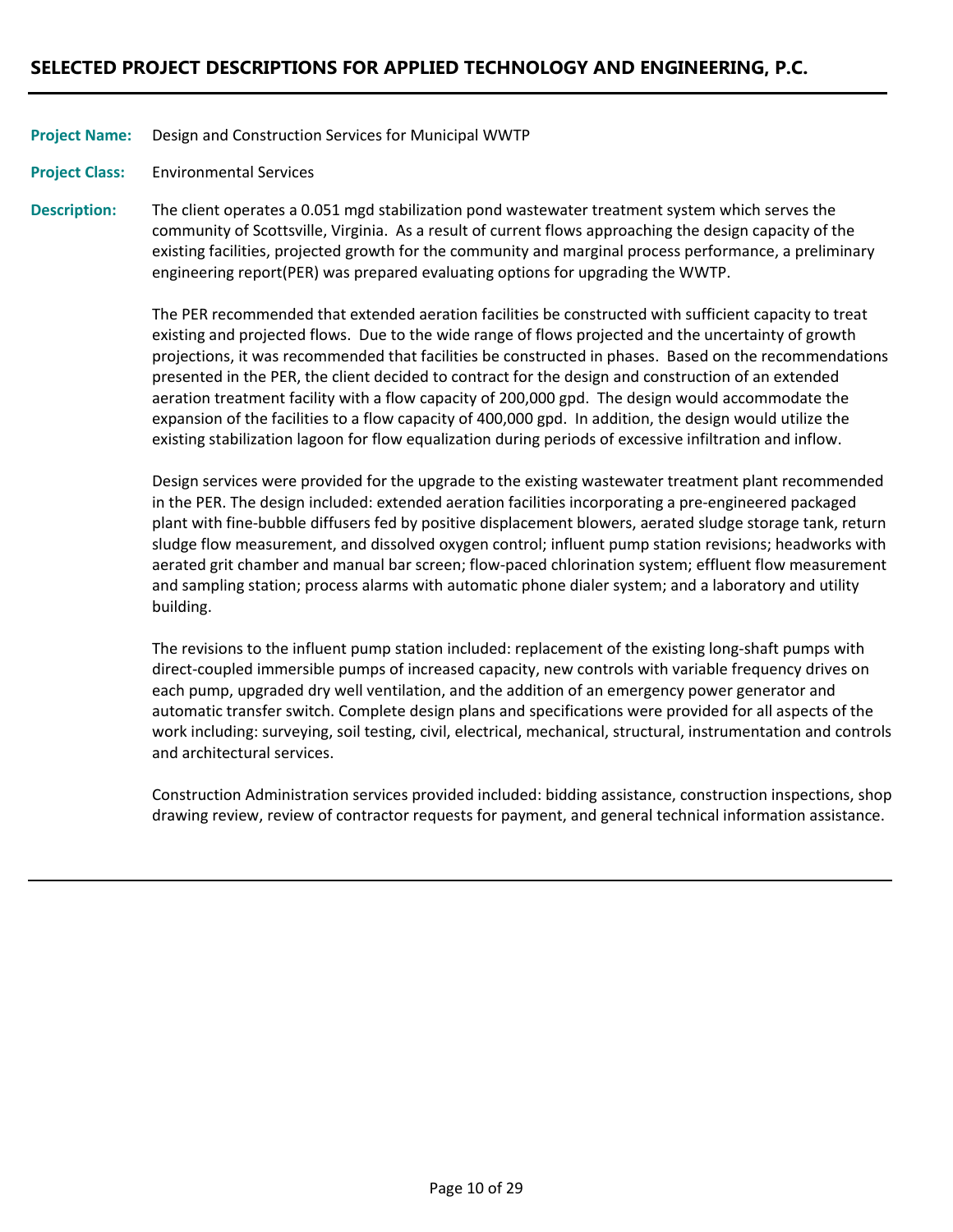### Groundwater Treatment System Design **Project Name:**

Environmental Services **Project Class:**

Improper disposal of wastes from a metal can manufacturing process resulted in several areas of volatile organic compound (VOC) contamination in the groundwater at the site. The can plant was listed on the New York State Department of Environmental Conservation (NYSDEC) list of inactive hazardous waste sites. **Description:**

> A contract was awarded for design, construction, and operation, for a period of five years, of a groundwater collection and treatment facility at the client's site. The system involved the installation of thirteen wells, collection piping, flow metering and flow control, a soil vapor extraction system with granulated activated carbon (GAC) vapor filtration, oil‐water separation for the groundwater followed by pre‐filtration, sequestering agent addition, air stripping, and granulated activated carbon (GAC) liquid filtration. The facility was monitored and controlled by an integrated PLC‐based system with automatic phone dialer for off‐site alarm notification.

Engineering services for the instrumentation, controls, electrical, and mechanical design portion of the groundwater collection and treatment system were provided.

Preliminary Engineering Report for Soft Drink Bottling Facility **Project Name:**

Environmental Services **Project Class:**

The client operates a bottling facility which discharges to a Publicly Owned Treatment Works (POTW). The discharge contains high concentrations of corn syrup used in soft drink manufacturing. The total flow for the facility is around 12,000 gallons per day and has a biochemical oxygen demand and chemical oxygen demand of approximately 2500 mg/l and 5,000 mg/l respectively. Due to increase loadings on the POTW, BOD concentrations in the discharge were required to be reduced to 250 mg/l. **Description:**

> A preliminary engineering report was provided that evaluated treatment alternatives and design recommendations.

Alternates evaluated included aerobic biological treatment, anaerobic treatment, biological filters and reverse osmosis. Aerobic biological treatment was selected as the most reliable and effective method of treatment and recommendations for the construction of a sequencing batch reactor were provided.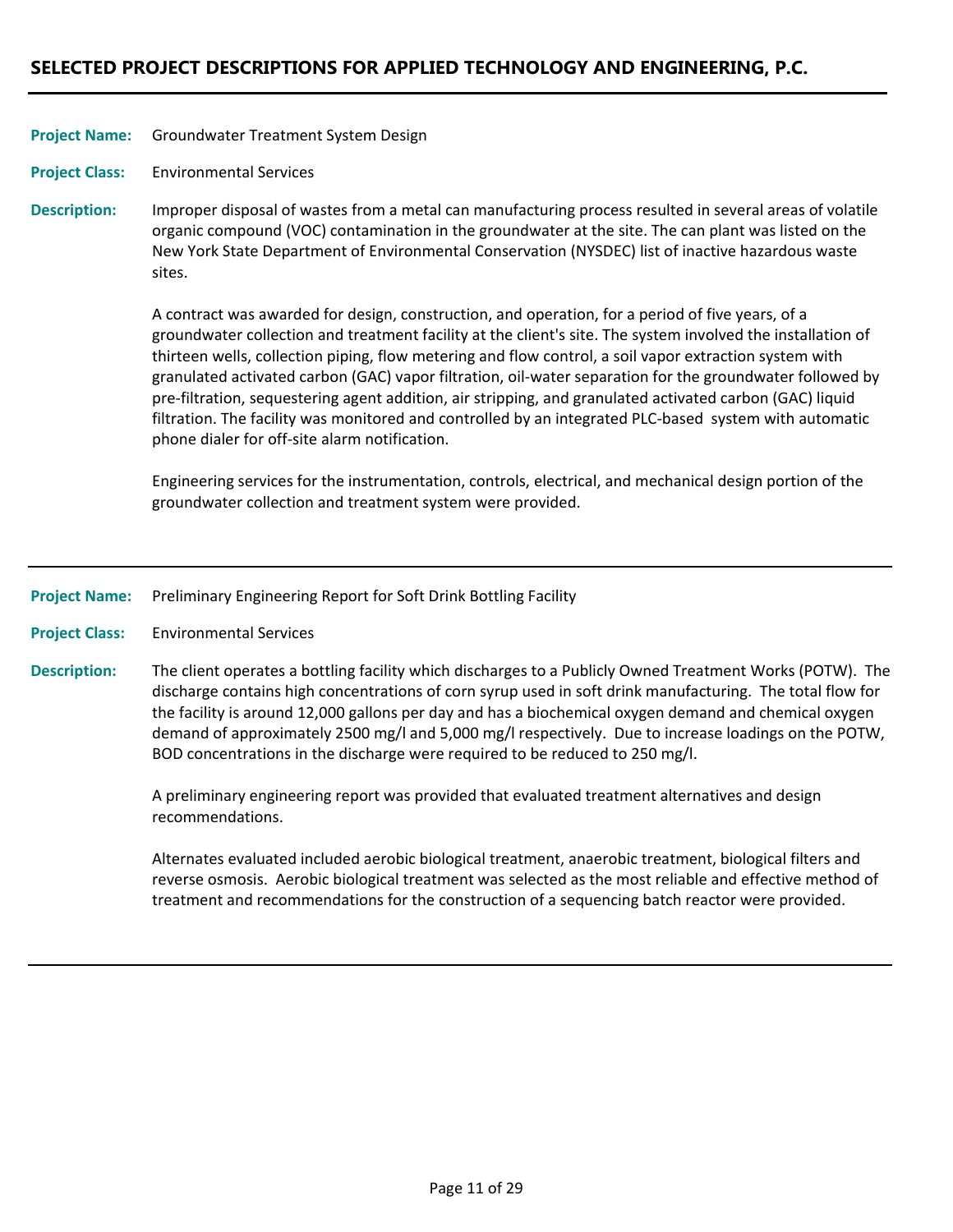### Evaluation of the Existing Treatment Facilities **Project Name:**

Environmental Services **Project Class:**

The client operates a food processing facility producing frozen dinners and other frozen food products. As a result of food preparation, high organic loadings were discharged. Of significant concern was oil and grease (O&G). Pretreatment facilities are operated to reduce organics, O&G and solids, to acceptable levels prior to discharge to the publically owned treatment works (POTW). However, due to increases in production and changes in manufacturing processes, concerns were raised regarding treatment efficiency. The project provided an evaluation of the existing treatment facilities with recommendations for improvements. Pretreatment facilities included: equalization, pH neutralization, dissolved air flotation (DAF), stabilization lagoons and activated sludge treatment. The evaluation determined that improved organics and O&G removals could be achieved by optimizing chemical treatment prior to DAF. In addition, limitations were identified with the activated sludge process and recommendations were provided for improvement. **Description:**

Evaluation of Chlorination for Color Removal for Textile Dyeing and Finishing Plant **Project Name:**

Environmental Services **Project Class:**

The client operates a yarn and fabric dyeing and finishing plant which discharges untreated wastewater to the publicly owned treatment works (POTW). Yarns and fabrics are made of cotton and polyester materials. The effluent from dyeing operations contains relatively high concentrations of salt, color, chemical oxygen demand and copper. The POTW provides extended aeration activated sludge treatment and discharges to surface water. Although biological treatment produces an acceptable discharge with respect to conventional pollutants and had not demonstrated toxicity to aquatic life, the discharge was highly colored. Due to the high proportion of POTW discharge to surface water flow, very little dilution is experienced and color levels are visually detectable. **Description:**

> While color levels currently meet permit requirements, the client, in anticipation of stricter guidelines, considered enhancements to the POTW treatment system to further reduce color. One option under consideration was the expansion of the existing chlorination system. In order to assess the feasibility of this option, treatability testing was performed to determine the optimal chlorine dosage and, in addition, to identify by‐products of the chlorination process to determine if increased chlorination may adversely impact aquatic toxicity levels.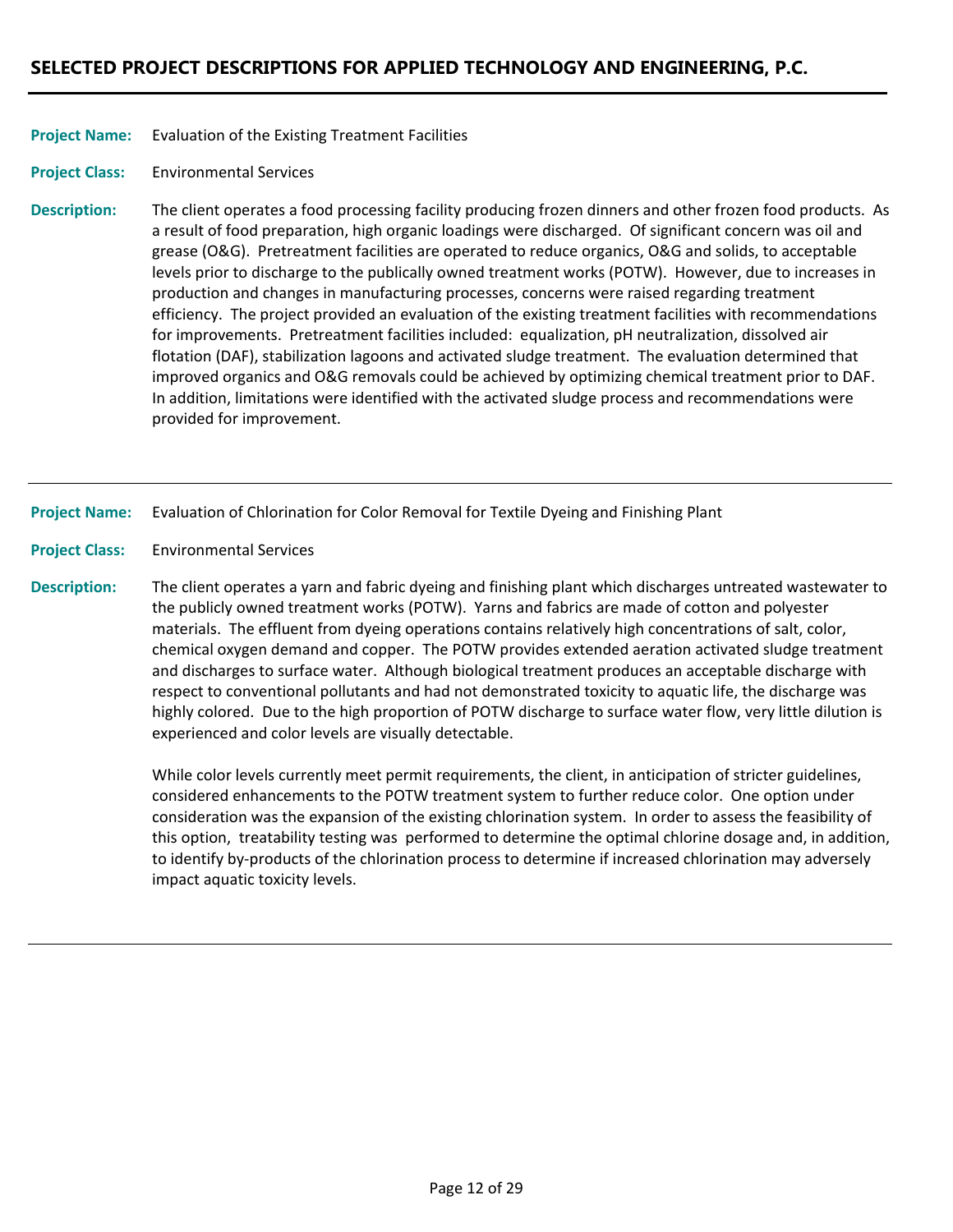Evaluation of Chlorination for Color Removal for Textile Dyeing and Finishing Plant **Project Name:**

Environmental Services **Project Class:**

The client operates a yarn dyeing and finishing facility which discharges untreated wastewater to the publicly owned treatment works (POTW). Yarns are made of cotton and polyester materials. The effluent from dyeing operations contains relatively high concentrations of salt, color, chemical oxygen demand and copper. The POTW provides extended aeration activated sludge treatment and discharges to surface water. Although biological treatment produces an acceptable discharge with respect to conventional pollutants and had not demonstrated toxicity to aquatic life, the discharge was highly colored. Due to the high proportion of POTW discharge to surface water flow, very little dilution is experienced and color levels are visually detectable. **Description:**

> While color levels currently meet permit requirements, the client, in anticipation of stricter guidelines, considered enhancements to the POTW treatment system to further reduce color. One option under consideration was the expansion of the existing chlorination system. In order to assess the feasibility of this option, treatability testing was performed to determine the optimal chlorine dosage and, in addition, to identify by-products of the chlorination process to determine if increased chlorination may adversely impact aquatic toxicity levels.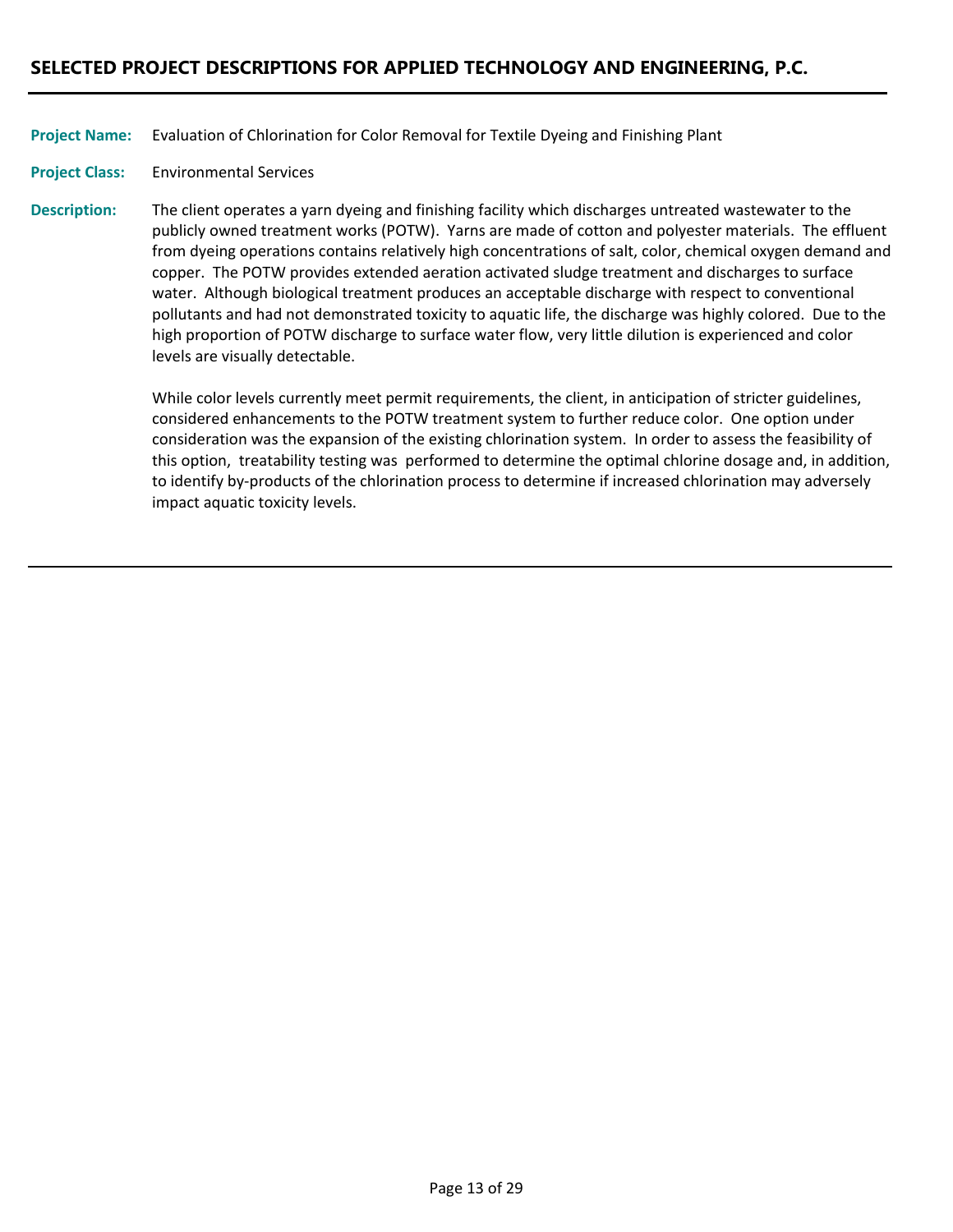### Wastewater Treatment Plant Control System Upgrade **Project Name:**

Environmental Services **Project Class:**

This client produces electronic components for the communication industry. Existing wastewater treatment facilities included a multi stage process consisting of surge basins, two neutralization stages, a flume and clarification. In addition, a parallel process was used for aqueous neutralization. The control system for this process was composed of a mixture of hard‐wired devices such as pushbuttons, selector switches, annunciator lights and control valves and pneumatic instruments such as flow and level recorders and flow controllers. **Description:**

> All control of the waste treatment process was done from the main control room in the plant; a series of consoles with digital indicators, trend charts, pilot lights and pushbuttons were utilized. The bulk of the system was manual or "open‐loop" control. A log of the wastewater treatment operation was maintained by the operators by filling in process values at predetermined times of the day on several report sheets. The existing control system was outdated and difficult to maintain. Given the importance of this system in monitoring and controlling wastewater treatment operations, the client was interested in replacing this system with a more up to date system.

> A turnkey Design‐Build solution was provided for this project, the objective of which was modernization of the existing wastewater treatment plant monitoring and control system. This included: system design; purchasing, configuring, and installing all computer hardware and enclosures; purchasing and installing field interface devices; and providing software development services associated with updating the existing waste treatment control system. Our services briefly summarized were as follows:

1) Provided engineering services for development of control system design, definition of new Modicon PLC hardware and development of control sequences/interlocks. This involved:

 a) development of preliminary process flow diagrams and operations sequences required for PLC logic development.

b) development of I/O point definitions required for control logic and operator interface development.

2) Provided complete PLC control system configuration and implementation including development of PLC control logic for manual (open‐loop) device control, system alarms, reporting calculations, full testing and startup assistance.

3) Provided operator interface system development to control and display the status of the wastewater treatment system, provided three daily printed reports, and provided full testing and start up assistance.

4) Provided two pre‐wired PLC control panels ready for installation at the plant.

5) Provided and installed all instrumentation including I‐to‐P and P‐to‐I converters and other feedback devices required to interface the new PLC controls with the existing field devices.

6) Provided hardware and configuration for interface with existing factory pager system, E‐mail system, and off‐site main frame data archiving system.

7) Provided electrical installation including preparation of working electrical drawings and supervision of field installation.

8) Provided complete system documentation and technical training of operations personnel.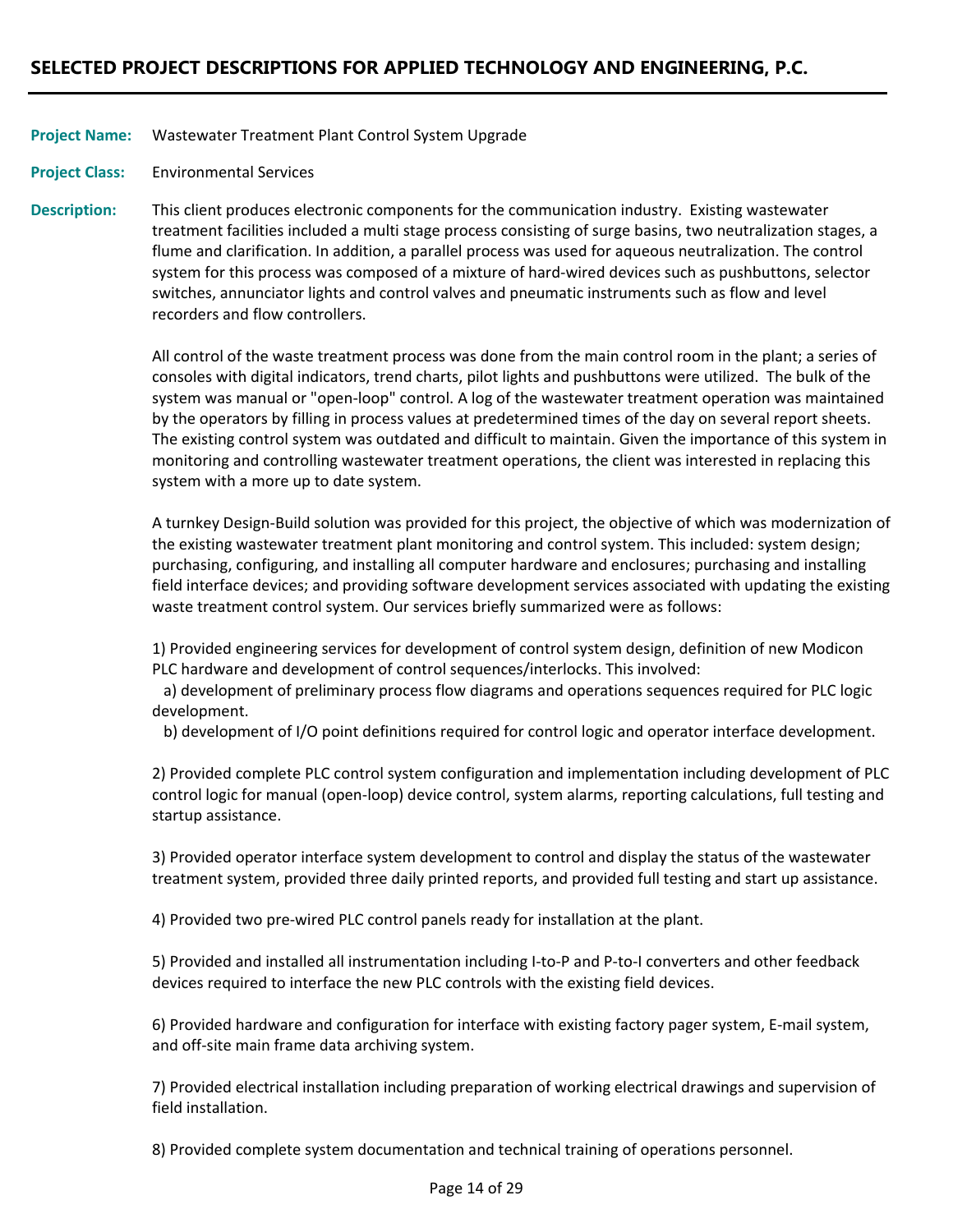Treatment of Chromium from Groundwater Recovery System **Project Name:**

Environmental Services **Project Class:**

Expansion of an existing U. S. Department of Energy facility High Explosive (HE) groundwater treatment system to encompass a chromium impacted area necessitated the design and installation of a chromium pretreatment system. The resultant system abated HE and chromium in a perched aquifer underlying the Pantex Nuclear Weapons Plant. Two distinct contaminant plumes existed within the aquifer; one containing 3 to 5 ppm HE, and the other containing a combination of 0.5 to 2 ppm HE and 1 to 5 ppm total chromium. **Description:**

> Extraction wells delivered 300 gpm HE contaminated water to an activated carbon treatment system. Three additional extraction wells allowed 50 gpm of groundwater contaminated with HE and chromium to be segregated for pretreatment of total and hexavalent chromium to less than 100 mg/L. To meet an expedited schedule, rapid completion of treatability testing, cost analysis, and design was accomplished.

> Treatability testing concentrated on anion exchange and chemical treatment technologies. Anion exchange resin isotherms were developed to characterize a variety of resins and to determine anticipated resin demand. Chemical treatment studies evaluated the use of sodium bisulfite and ferrous sulfate to reduce hexavalent chromium and allow trivalent chromium to be precipitated as chromium hydroxide. Chemical demand was determined in order to present a basis for operating costs. Results indicated that chemical treatment was more effective than anion exchange for the concurrent removal of hexavalent and trivalent chromium. While anion exchange successfully removed hexavalent chromium to the established limit, the process was not effective for removing cationic trivalent chromium. Following installation, a one month field performance evaluation was conducted to confirm laboratory data and to balance maximum chromium removal with minimum chemical and energy costs.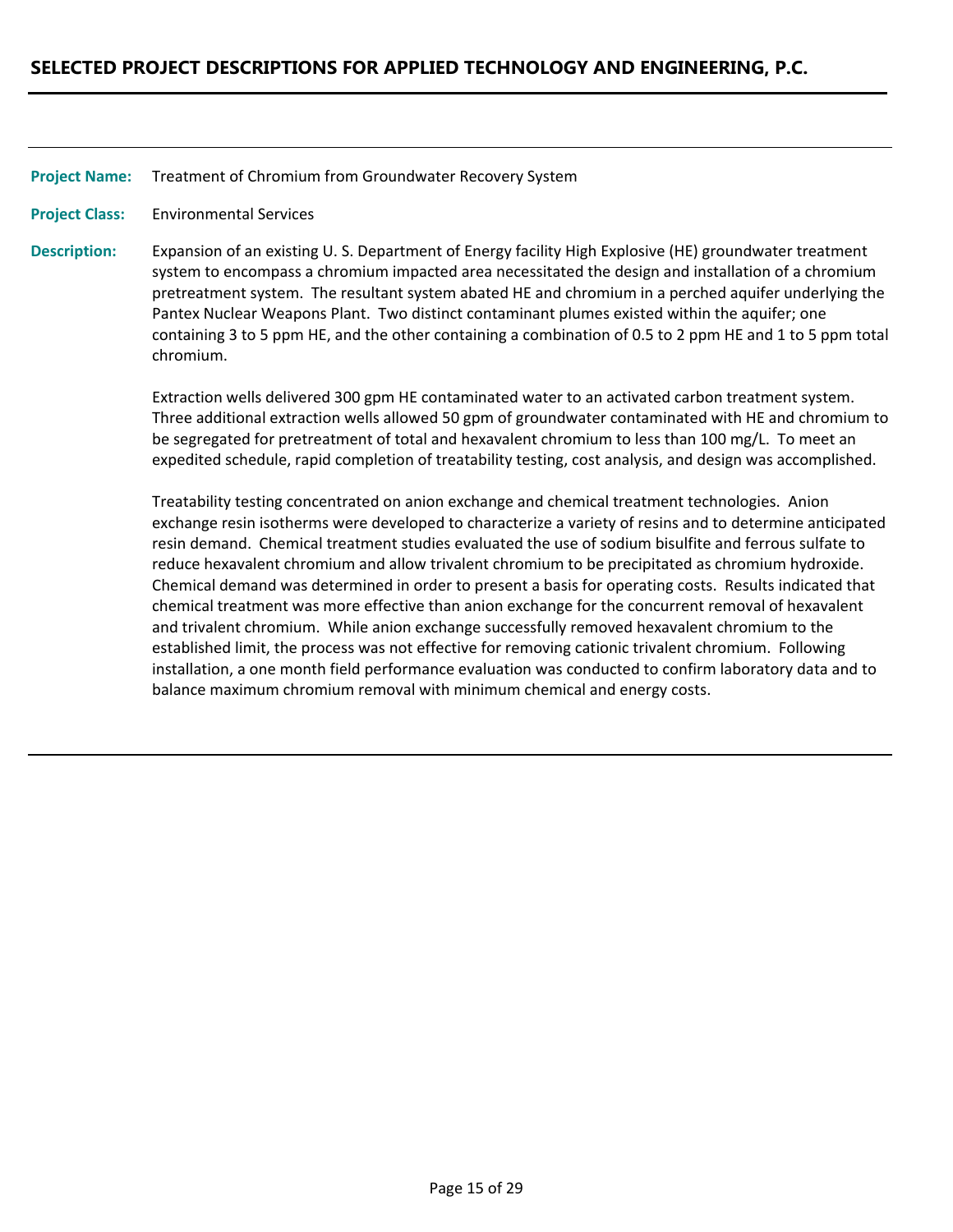### Denim WWTP pH Control System Design **Project Name:**

Environmental Services **Project Class:**

This leading manufacturer of denim operated a textile dyeing and finishing wastewater treatment facility at it's North Carolina plant. Dyeing processes used at the manufacturing facility required the use of sulfur dyes and high concentrations of caustic. Oxidation of the dyes and discharge of the caustic results in high alkalinity and high dissolve solids concentrations in the wastewater. These conditions have been determined to contribute to aquatic toxicity. **Description:**

> A toxicity reduction investigation was performed during which laboratory and full scale trials demonstrated that the addition of a strong acid such as sulfuric acid to the wastewater would provide several benefits including: reduction in alkalinity, reduction in aquatic toxicity, improved pH control; and reduction in operating costs.

A pH control system described below was designed. This system provided more precise control of pH resulting in optimal performance with respect to the benefits stated above. The major design features include: sulfuric acid for influent pH neutralization by means of a chemical feed system in conjunction with an automatic closed‐loop pH sensing and control system and an influent neutralization reactor consisting of a concrete basin to provide time for chemical reaction and control as well as a degree of chemical equalization.

A detailed listing of design features follows:

1. Acid Pump Building; a concrete block building, to contain the Acid Feed System comprised of two pairs of different capacity diaphragm metering pumps. The system was designed such that one split‐range pair (one small and one large) is to provide adequate acid delivery for normal operation. The other pair is for redundancy and/or future peak design conditions. Coordinated control of the split‐range pumps was accomplished by a PLC, which receives a proportional control signal from a pH controller and sends appropriate control signals to the metering pumps. The building also contains an emergency eye wash/shower, ventilation fan, electric heater, and lighting.

2. Acid Storage Tank Containment Structure; a concrete containment structure surrounding a 10,000 gallon Acid Storage Tank. The structure provided sufficient volume for the entire tank contents, an eight inch rainfall event, and leave three ft freeboard.

3. React Basin; a concrete structure with a volume of 36,000 gallons which provides 6 minutes of detention at an ultimate flowrate of 6,000 gpm. At the WWTP design flowrate of 2.5 mgd (1735 gpm) the React Basin provided 20 minutes detention. There is a flow splitter structure included in the side of the React Basin with two equal elevation weir plate of equal length to split flow equally to the two Aeration Basins. Slide gates are provided to allow blocking flow to either basin. There is a floating mixer centrally located in the React Basin which pumps liquid from the surface downward toward the bottom in a toroidal motion. New piping intercepts the existing force main and redirect flow to the React Basin. Valving provides to by‐pass the React Basin through the existing force main piping and basin inlets.

4. Control System; an Integrated Monitoring and Control System, based on a programmable logic controller (PLC) and two dedicated loop controllers provided automatic control and overall system monitoring of the pH adjustment process and its support sub-systems. Each of the large pumps has its own electronic variable speed drive unit which allows either local manual control or remote automatic control. In manual control mode, pump operation is controlled via start/stop pushbuttons with output flowrate determined by a speed selector pot with pump speed indicated on the controller's display panel.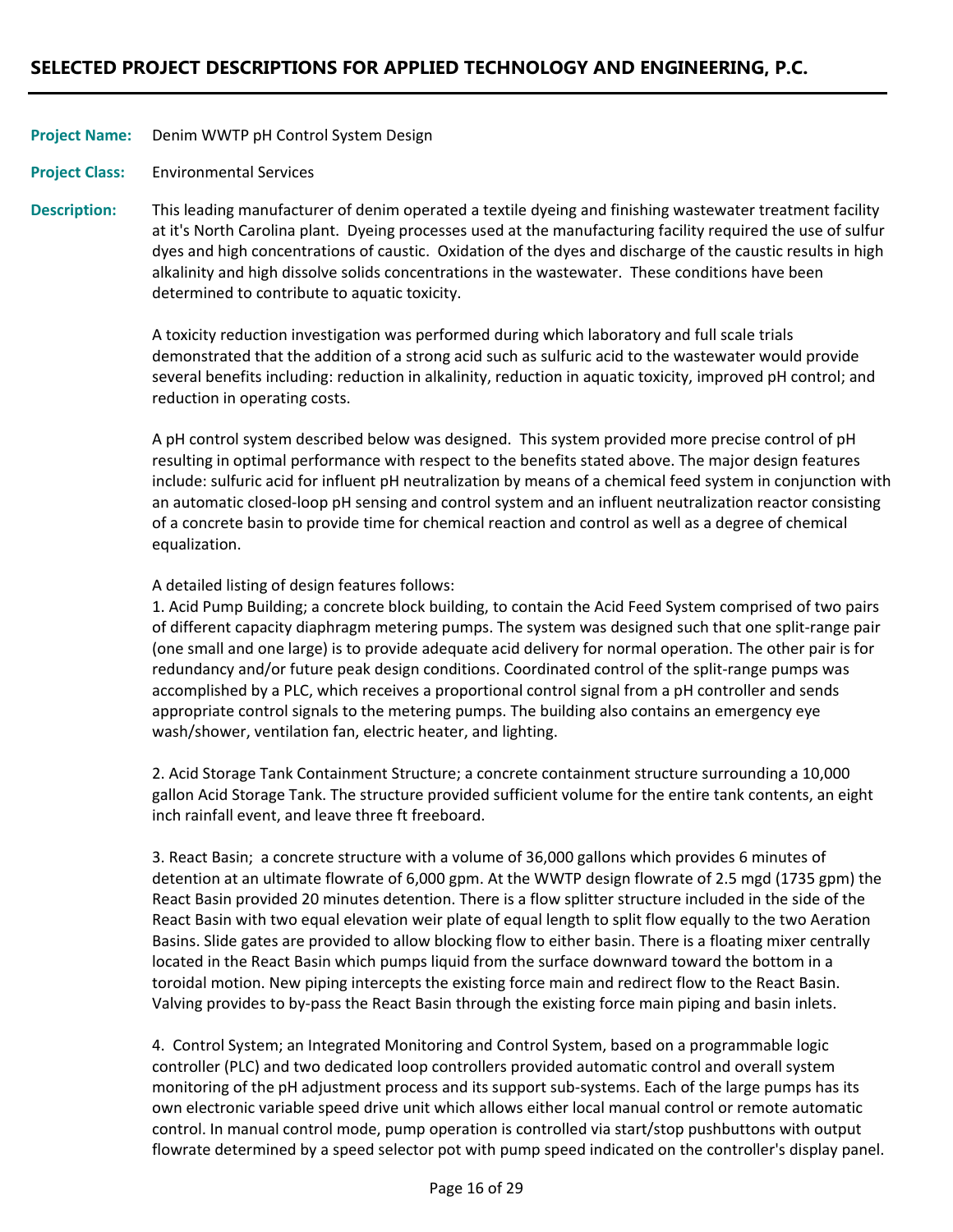In the auto mode, speed is determined from a remote proportional signal provided by the PLC via a remote I/O (input/output) unit located in the Acid Pump Building. Each of the small pumps has a three position toggle selector switch which allows either local manual control or remote automatic control or neither (off). In manual control mode, pump output flowrate determined by a speed selector knob and by a stroke length selector knob. In the auto mode, speed is determined from a remote discrete signal provided by the PLC via a remote I/O (input/output) unit located in the Acid Pump Building. There are alarms provided by the system for all major process conditions, each annunciated by the Operator Panel on the main control panel accompanied by an audio‐visual horn/light system.

Interceptor Design **Project Name:**

Environmental Services **Project Class:**

- Approximately 10,000 LF of gravity sewer line and associated structures was designed to accommodate a base flow of 2 mgd. The design utilized ABS Truss Pipe with welded joints to minimize infiltration and inflow and consisted of 8', 10', 12' and 15' diameter pipe. Special considerations were required to address stream crossings and borings through railroad embankments. **Description:**
- Biological Pretreatment System Design **Project Name:**
- Environmental Services **Project Class:**
- This textile client's manufacturing facility discharged wastewater to the local county treatment plant and was required to comply with pretreatment limits for numerous parameters. Of specific concern are limits for pH and biochemical oxygen demand (BOD). The pH limits of 6.0 to 10.0 and the BOD average limit of 300 mg/l have been periodically exceeded resulting in permit violations. **Description:**

At the client's request, an evaluation of the feasibility of using an aerated lagoon for pretreatment was conducted. The process model indicated that equalization would likely provide compliance with pH and BOD limitations. However, the analysis also indicated that the growth of biological solids may result in suspended solids concentrations which exceed the pretreatment limit. Based on this analysis, the client commissioned the design of an aerated lagoon which could be converted to a biological sequencing batch reactor (SBR) in the event that suspended solids compliance could not be accomplished.

Designed and constructed the pretreatment facilities which included a 150,000 gallon basin, influent screening, aerators and continuous pH monitoring and recording. The basin was designed to allow conversion to a SBR with minimal changes to the structures. Due to permit compliance schedule requirements, the project was expedited and placed into service only four months after notification to proceed with construction was received.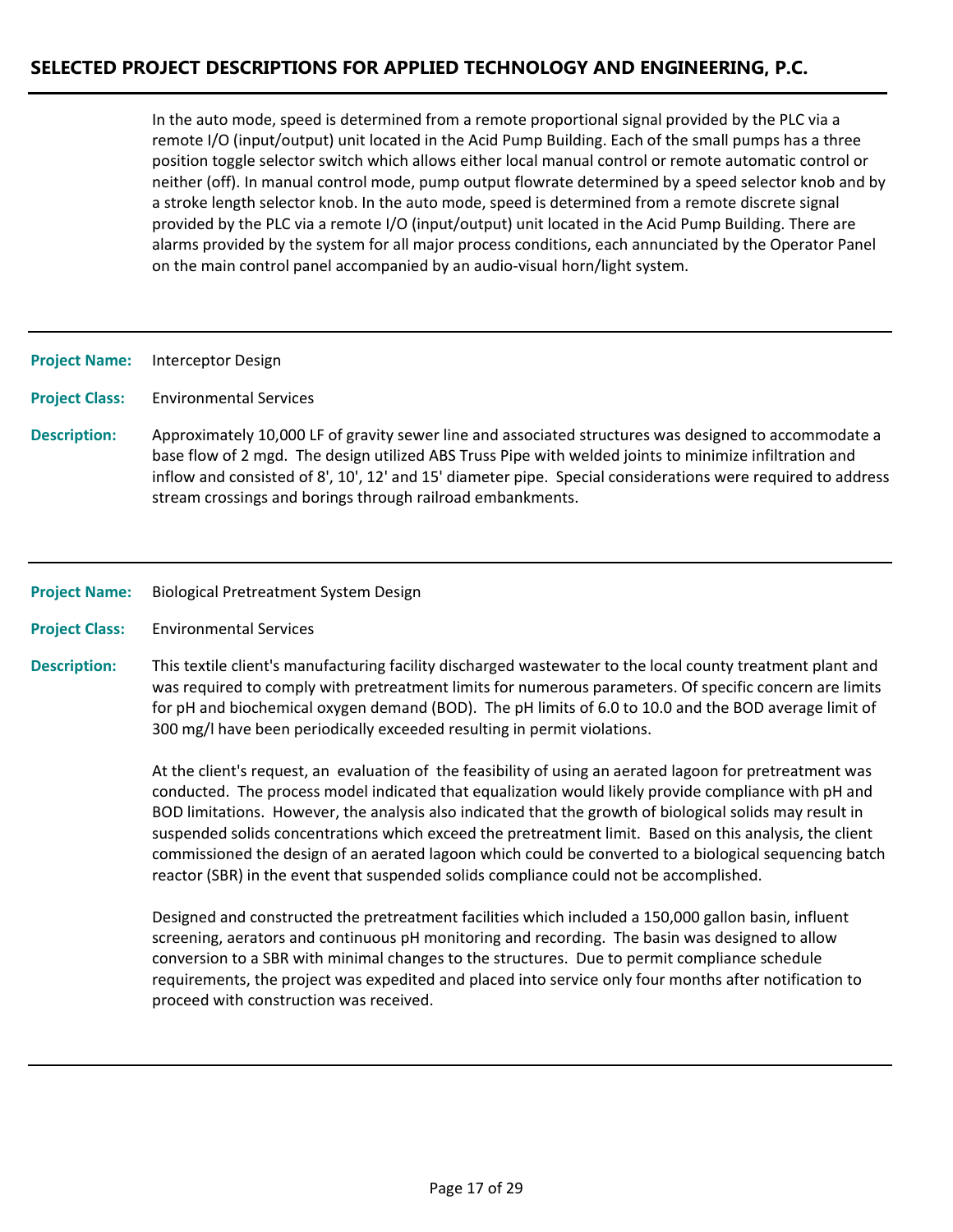| <b>Project Name:</b> | <b>Sanitary Pump Station Design</b> |
|----------------------|-------------------------------------|
|----------------------|-------------------------------------|

Environmental Services **Project Class:**

Services provided for a private residential development with 750 residential units, 18 hole golf course, and club house east of Charlottesville. All utilities in the development were public utilities. A Sewage Pump Station was required to service a section of the sanitary collection system. The 370 gpm pump station was designed to meet Albemarle County Service Authority specifications, and strict architectural guidelines required for the upscale development. **Description:**

> The Pump Station was dedicated to the Albemarle County Service Authority for public operation and will serve the entire Rivanna Growth area, as defined by the County Comprehensive Plan. Rivanna Water & Sewer Authority will contract operate the Plant.

Complete engineering services were provided including: preliminary engineering, permitting, wetland delineation, system design, and construction administration. Construction administration services included: preparation of bid documents, prebid meetings, bid evaluation, shop drawing review, site inspections, approval of payment requests, engineer's certification and other related services.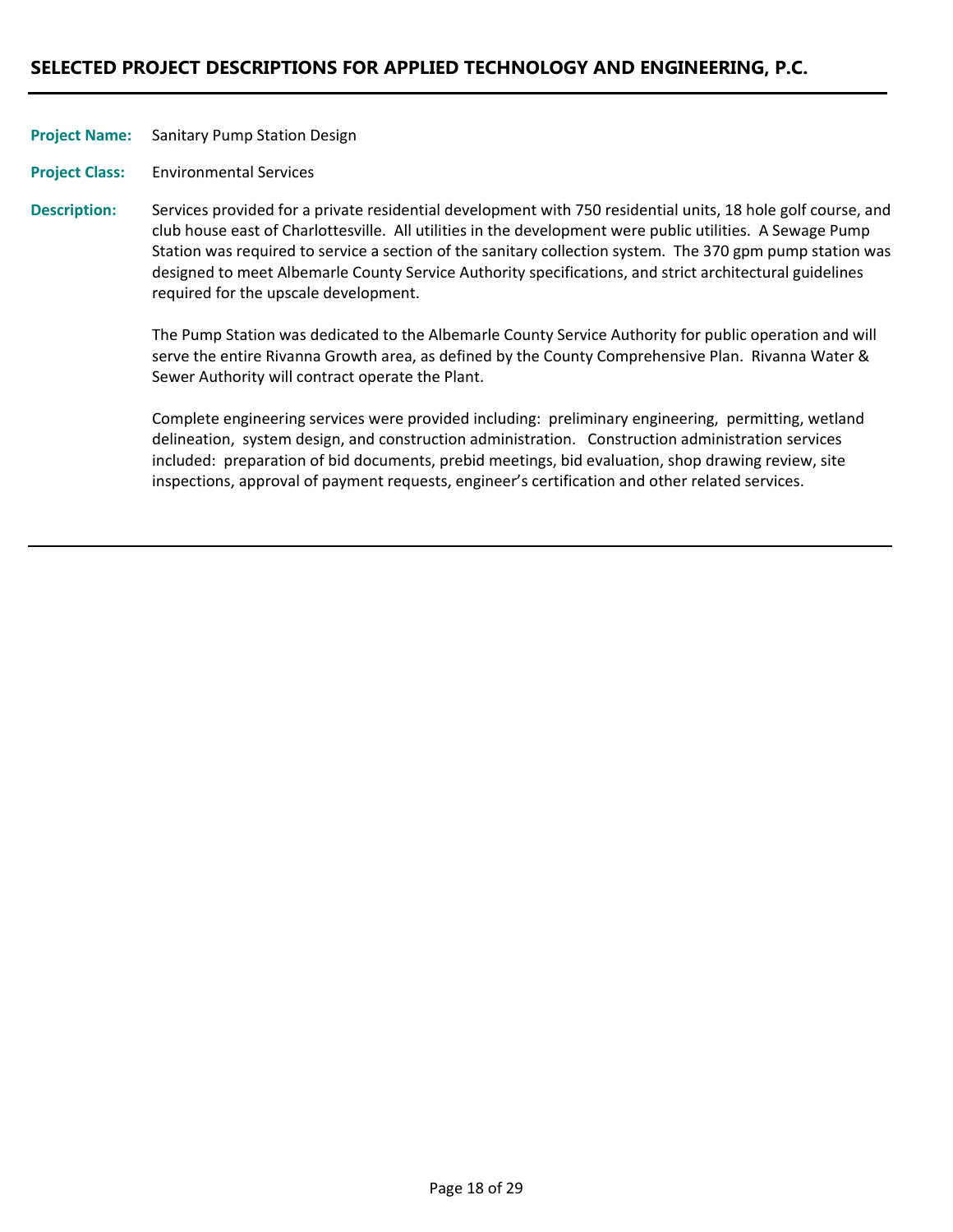Effluent Diffuser Design **Project Name:**

Environmental Services **Project Class:**

A fmulti‐port diffuser structure was designed for a leading textile manufacturer's Virginia facility. **Description:**

> The final effluent from the Waste Water Treatment Plant (WWTP) required a rapid mixing zone (RMZ) to incorporate the effluent into the receiving waters in accordance with Virginia water quality regulations. The critical design condition was to achieve effective mixing under low flow conditions in the stream to reduce acute toxicity. Low flow in the body of water, at the site of the client's outfall structure, developed relatively small ambient velocities in the location of the outfall and embankment. Small lateral dispersion developed by the ambient currents made the RMZ very small with regard to acute toxicity (4 ft. radius max.). In order to meet the necessary dilution, intermediate division of the total mass was necessary before the final effluent reached the receiving waters. Furthermore, the physical flow discharged by the WWTP is small and would not generate a significant momentum through a multi-ported single pipe diffuser.

> Separate pipes were specified to carry each portion of the final effluent to each diffuser port; this ensures effective division of the flow within the RMZ spatial constraints. Using weir structures to divide the mass flow before discharge ensured that each port would discharge one‐forth of the acute mass and reflected the mathematical modeling upon which the design was based. Once the diffuser structure was configured as described, environmental constraints required substantial structural design due to episodic flooding of the channel such as recently experienced under Hurricane Fran. The particular body of water experiences significant trees moving downstream under flood conditions due the erosion of the primary channel. Therefore, the flow splitting structure, as well as the diffuser structure, will experience heavy flood, submergence and probable collision with large trees which must be countered to enable the system to function under all flow regimes.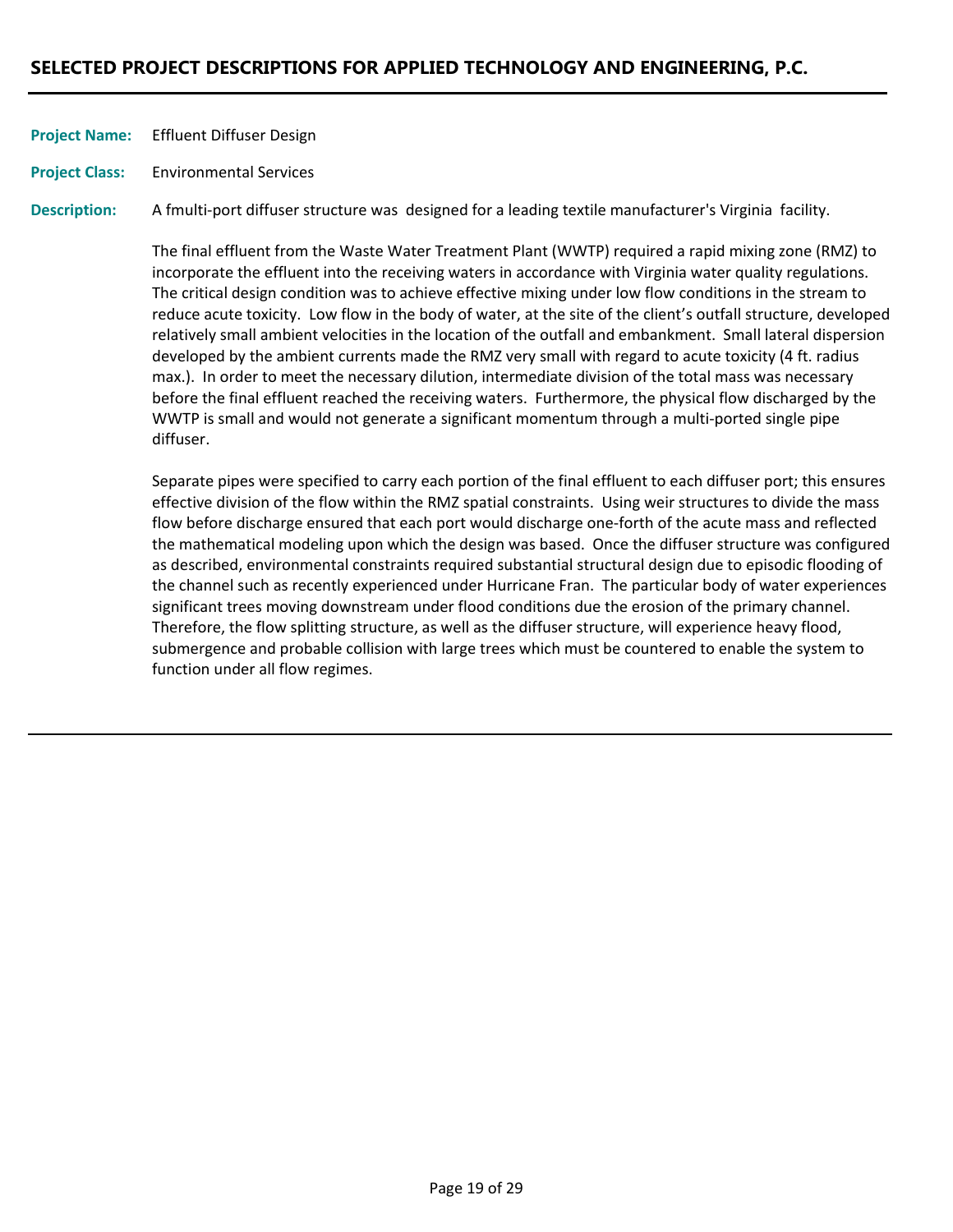### Municipal WWTP Design Using SBR Technology **Project Name:**

Environmental Services **Project Class:**

The client provided water and wastewater services to portions of the counties of Greene, Orange, and Madison in central Virginia. One of the treatment facilities is owned and operated by the authority and serves a subdivision, a planned community development in northeast Orange County. The development comprises approximately 2,400 current connections with 1,600 lots available for construction. In addition, a shopping center and commercial area at the entrance to Lake of the Woods is serviced by the facility. **Description:**

> Engineering services were provided for the upgrade of the POTW facility. The POTW upgrade replaced an existing 0.25 MGD packaged treatment system with a 0.5 MGD sequencing batch reactor (SBR). The projected loading to the POTW is: BOD5 = 200 mg/l, TSS = 200 mg/l, TKN = 40 mg/l. The anticipated permit limits were BOD5 = 20 mg/l, TSS = 20 mg/l, Ammonia = 2.0 mg/l.

> The new system was sited to maximize the use of the existing facilities. An existing 750,000 gallon Emergency Storage Basin provides at least 24 hours storage capacity if normal operations are interrupted. The existing packaged treatment plant was converted to an aerobic digester. Existing sand drying beds were converted and expanded utilizing porous asphalt. Flat Run influent is pumped into two 275,000 gallon SBR basins on an alternating schedule, then gravity decanted into an 80,000 gallon post equalization basin, and continues through ultraviolet disinfection and post aeration before discharging into Flat Run. Waste Sludge is pumped into the digester, dewatered on the drying beds and hauled away for land application or landfill disposal. Chemical feed systems are provided for SBR and digester alkalinity adjustment and for digested sludge treatment prior to dewatering.

The design incorporated an integrated monitoring and control system based on a PLC accessed via a graphical operator interface panel. Automatic sludge wasting is provided based on sludge age (SRT) process control concepts. Effluent equalization flow control is provided based on adaptive feed‐forward concepts. A new Operations Building was provided which houses the electrical and control system, a lab, a restroom, an Operator's Office, a Chemical Storage and Feed System room, and a maintenance room.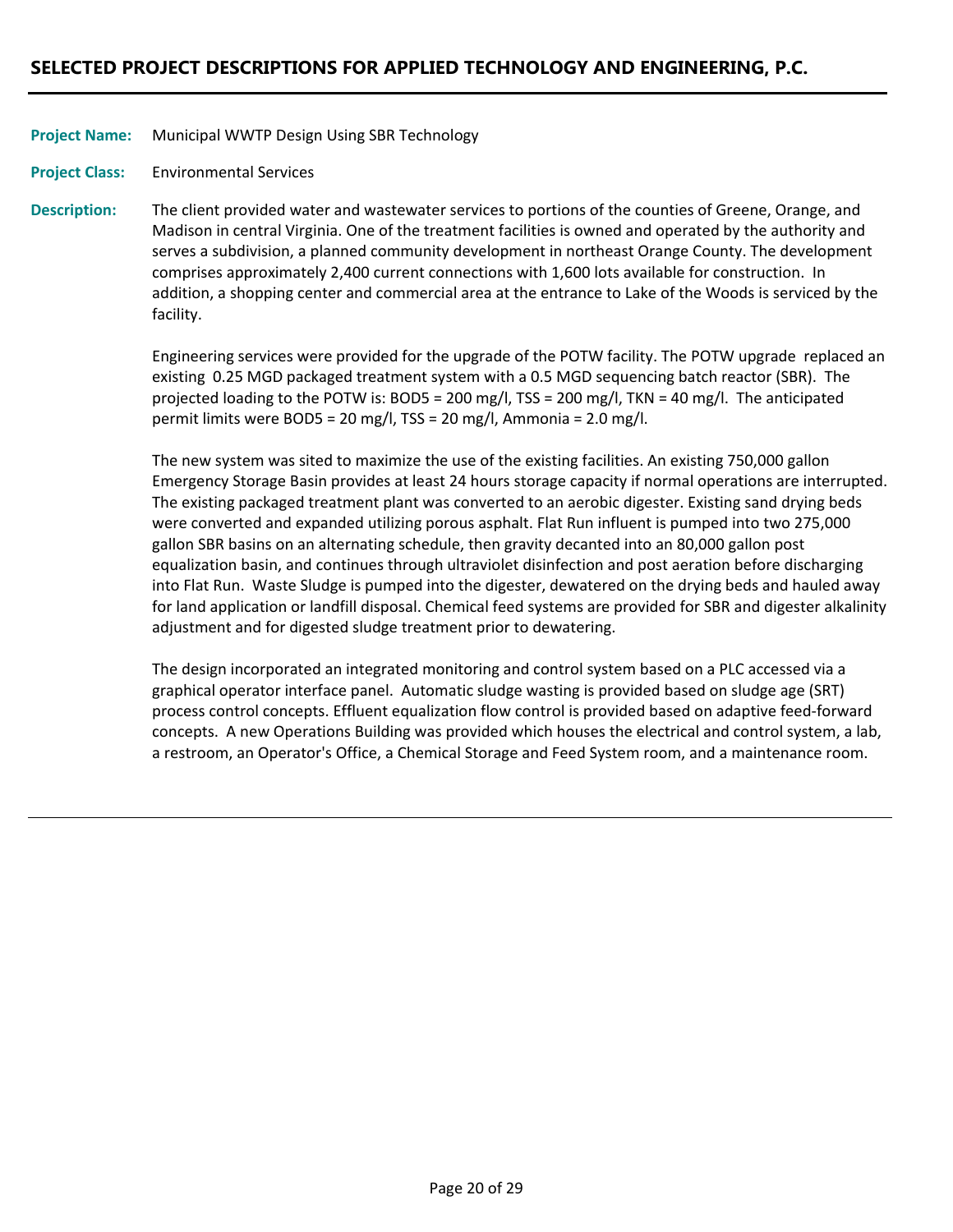Dyeing and Finishing WWTP Design **Project Name:**

Environmental Services **Project Class:**

A leading textile manufacturer proposed to build manufacturing facilities near Mexico City. Three manufacturing divisions would jointly occupy the site and would operate individual facilities. Utilities, including water and wastewater treatment, would be constructed to support all operations. Water and wastewater requirements were estimated initially to be approximately 2.5 mgd with potential increase to 4.0 mgd as operations expand. **Description:**

> A Basic Engineering Design Specifications Report was developed which outlined the critical construction and equipment requirements utilizing proven textile wastewater treatment processes. Basic specifications were provided for critical process components including manufacturer and model number. Design criteria were provided for unit operations including tank sizes and flow rates. Process control strategies were provided for unit operations including pH adjustment, disinfection, activated sludge return and wastage, nutrient feed, waste sludge conditioning and dewatering, and wastewater sampling. A complete functional description of an integrated monitoring and control system was provided as well as detailed instrumentation and data collection equipment specifications. A conceptual site plan and a conceptual hydraulic profile were provided showing layout of equipment and support facilities.

> Following approval by the client, this information was reviewed with Mexican engineering team members. Following their review and certification of the treatment process and design criteria, a Mexican project management and construction firm transferred information to a Mexican construction company for completion of detailed design, drawings, and specifications. The Mexican construction company was responsible for incorporating these Basic Engineering Design Specifications into the overall project design, specifications, and site plan.

Design review, O&M Manual, start‐up, and operational training was provided.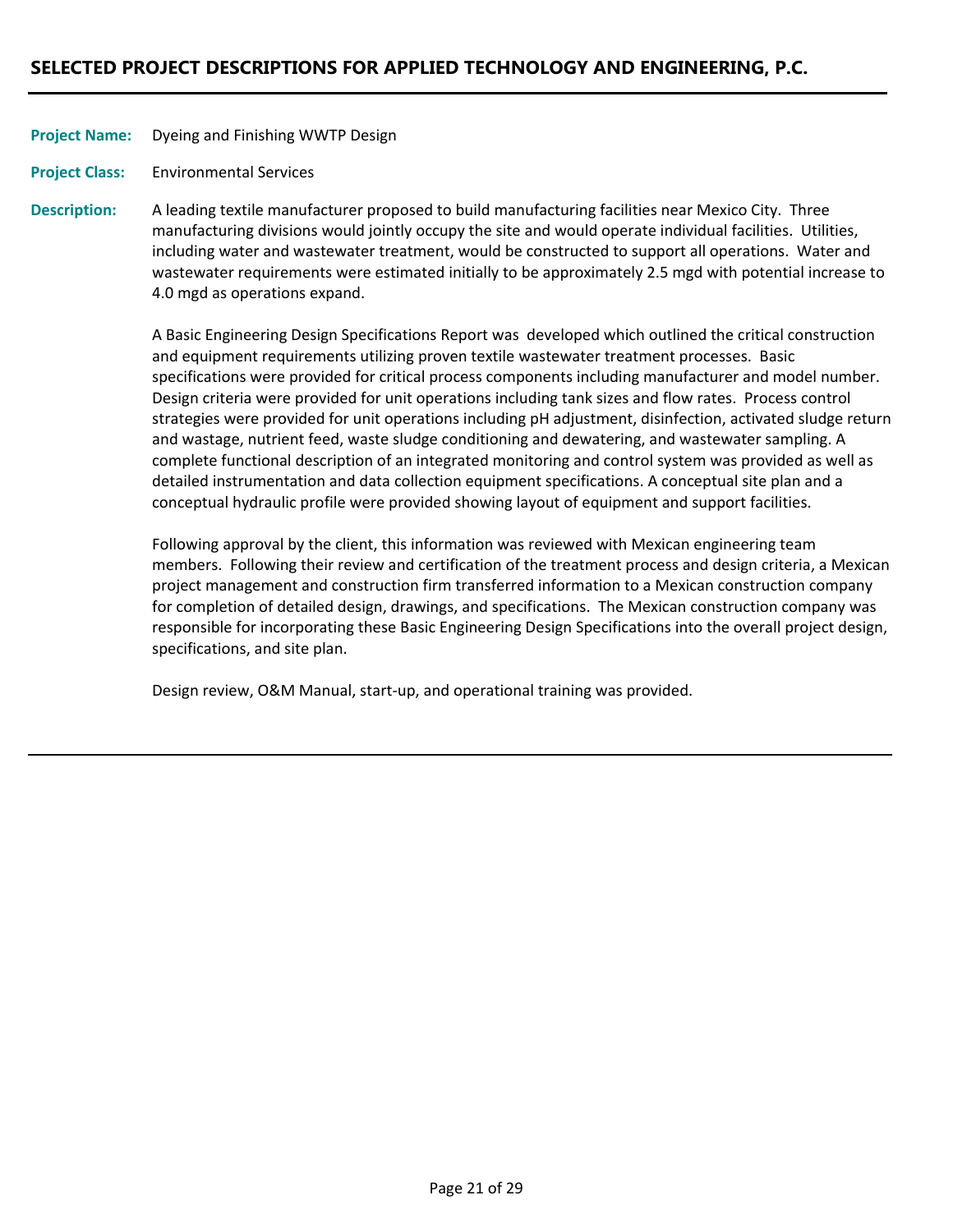### Denim Dyeing and Finishing WWTP Design and Construction Administration **Project Name:**

Environmental Services **Project Class:**

A joint venture between two leading U.S. textile manufactures proposed to construct a wastewater treatment facility in Mexico to process combined discharges from separate dyeing and finishing facilities. One manufacturing facility would produce denim and the wastewater would consist primarily of dyes and auxiliaries associated with indigo and sulfur dyeing operations. The other would manufacture cotton and polyester blended fabric using reactive dyes. All wastewaters associated with scouring, dyeing, washing and finishing would be discharged to the wastewater treatment plant (WWTP). Sanitary wastewater from each facility would also be discharged to the WWTP. The proposed WWTP would provide screening, disinfection, pH neutralization, equalization, biological treatment, and chemical coagulation. Sludge would be dewatered and disposed by land application. Water and wastewater requirements were estimated initially to be approximately 2.67 mgd with potential increase to 8.0 mgd as operations expand. **Description:**

> A Basic Engineering Design Specifications Report was developed describing the critical construction and equipment requirements utilizing proven textile wastewater treatment processes. Basic specifications were provided for critical process components including manufacturer and model number. Design criteria were provided for unit operations including tank sizes and flow rates. Process control strategies were provided for unit operations including pH adjustment, disinfection, activated sludge return and wastage, nutrient feed, chemical coagulation, waste sludge conditioning and dewatering, and wastewater sampling. A complete functional description of an integrated monitoring and control system was provided as well as detailed instrumentation and data collection equipment specifications. A conceptual site plan and a conceptual hydraulic profile were provided showing layout of equipment and support facilities.

Following approval by both firms, this information was presented to the construction company that was responsible for development of detailed engineering design drawings and specifications based on the design criteria presented. This company also managed bidding, contract award, and construction of the project. Design review and construction support was provided.

Textile Wastewater Treatment Plant Operations and Maintenance Manual, and Operator Training **Project Name:**

- Environmental Services **Project Class:**
- A comprehensive operations and maintenance (O&M) manual was developed for a textile wastewater treatment system. The O&M manual presented: process descriptions, process control strategies, operational guidelines, general maintenance practices, health and safety practices, and worksheets for process control calculations. Manuals for equipment used in the system and construction drawings were integrated into the manual. The manual was provided in paper and electronic formats in both English and Spanish. The O&M Manual was used for operator and supervisor training. **Description:**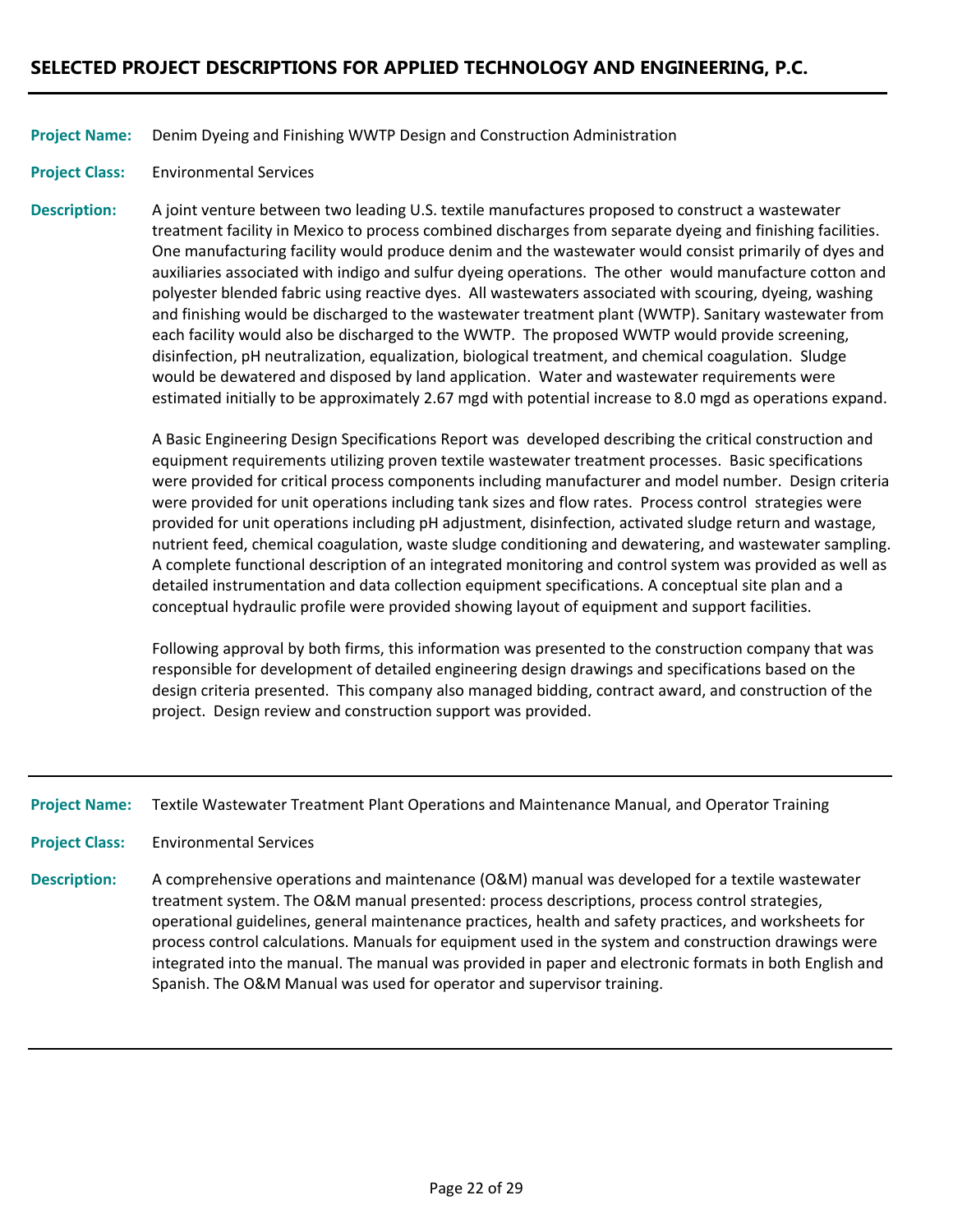### Operations & Maintenance Manual **Project Name:**

#### Environmental Services **Project Class:**

A comprehensive integrated manual was developed with all materials included on one CD for use on a personal computer. This included text, drawings, pictures, spreadsheets, and other documents that described major equipment and systems, operational instructions, and relevant supplemental information. The materials on the CD were accessed by means of a self-contained navigation system allowing quick jumping from point to point throughout the manual. This was accomplished by using a "hot" table of contents as well as strategically placed "links" in the various sections. **Description:**

#### WWTP Design and Construction Services **Project Name:**

#### Environmental Services **Project Class:**

Engineering Design Services and construction services were provided for the treatment of wastewater from textile dyeing and finishing operations. Services included: design drawings, construction specification, equipment specifications, design of the WWTP Controls Systems, periodic construction management services in coordination with client's civil Construction Manager, and WWTP start‐up training and assistance. A detailed operations and maintenance (O&M) manual was developed in both English and Spanish in both hard and electronic forms. **Description:**

> The design capacity of the plant was 2.8 mgd and the extended aeration activated sludge process was used. Due to the high color level entering the plant from cotton dyeing operations, a unique anoxic treatment process was employed to decolorize azo-reactive dyes. This process proved to be extremely successful and significantly reduced operating cost for color removal. Chemical treatment was also included providing the capability to remove virtually all color prior to to discharge. The design also included a sludge thickener, recessed plate filter press for sludge dewatering, and an advance process control and monitoring system.

Start-up training and on-going support using an internet based environmental management system were also provided.

#### Engineering Services for Upgrade of Existing WWTP **Project Name:**

- Environmental Services **Project Class:**
- Professional Engineering services were provided as well as site visits in support of the upgrade of an existing wastewater treatment plant. Engineering Design Services were provided including Construction Drawings and Documents; complete listing al all required specific WWTP equipment necessary to purchase and install in the WWTP; design of the WWTP Controls Systems; periodic construction management services in coordination with client's civil Construction Manager, and WWTP start‐up services. **Description:**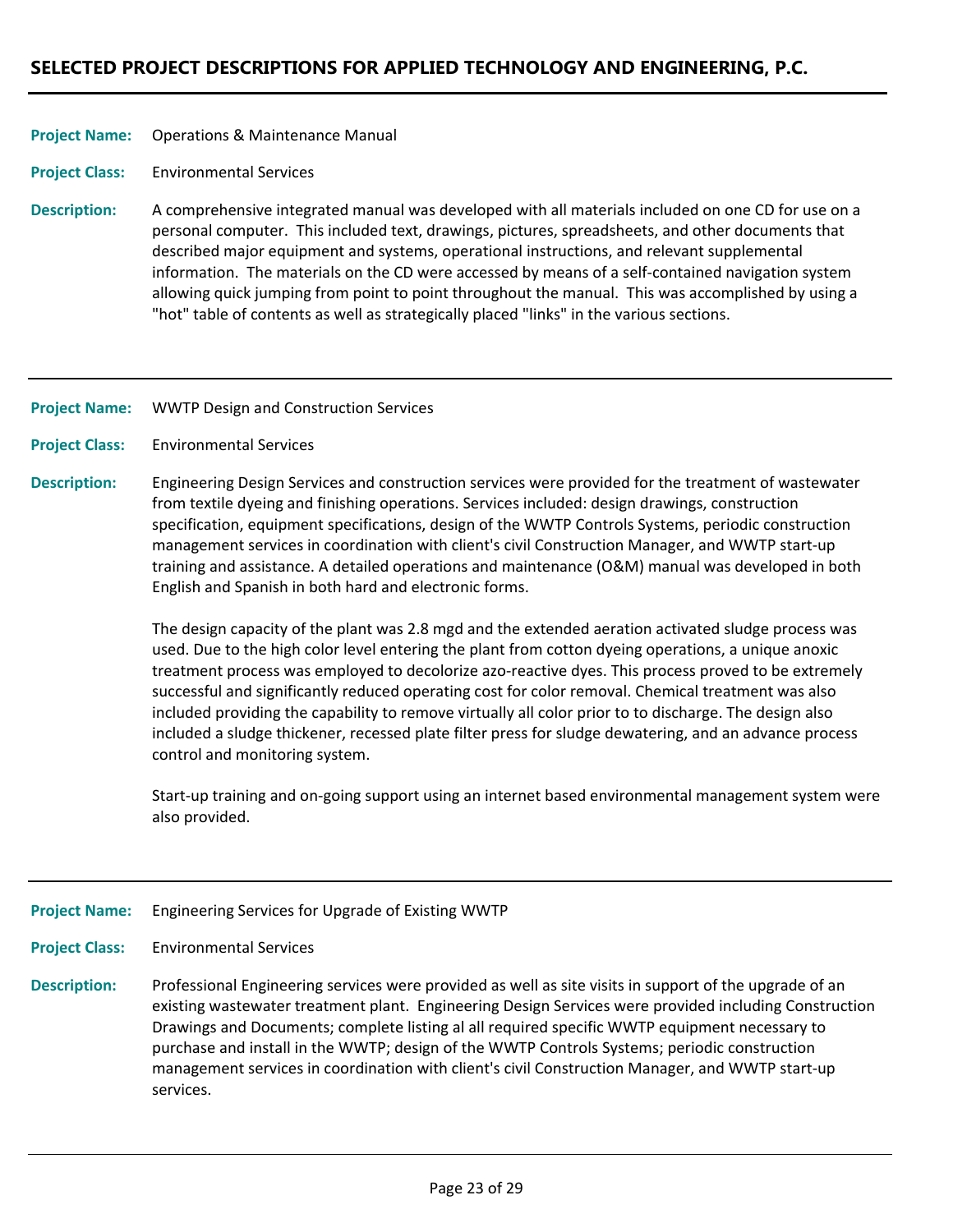| <b>Project Name:</b>  | <b>WWP Evaluation</b>                                                                                                                                                                                                                                                        |
|-----------------------|------------------------------------------------------------------------------------------------------------------------------------------------------------------------------------------------------------------------------------------------------------------------------|
| <b>Project Class:</b> | <b>Environmental Services</b>                                                                                                                                                                                                                                                |
| <b>Description:</b>   | An existing WWTP was evaluated to verify its design capacity and capabilities for compliance with<br>projected tertiary discharge limits. The influent pump station and each unit operation were evaluated and<br>recommendations for upgrade were provided.                 |
| <b>Project Name:</b>  | Textile WWTP Upgrade                                                                                                                                                                                                                                                         |
| <b>Project Class:</b> | <b>Environmental Services</b>                                                                                                                                                                                                                                                |
| <b>Description:</b>   | Aeration, mixing and cooling requirements for an existing textile WWTP were evaluated and<br>recommendations for upgrading were presented.                                                                                                                                   |
| <b>Project Name:</b>  | WWTP Effluent Diffuser Design                                                                                                                                                                                                                                                |
| <b>Project Class:</b> | <b>Environmental Services</b>                                                                                                                                                                                                                                                |
| <b>Description:</b>   | An effluent diffuser was designed for the discharge of treated textile wastewater into the receiving<br>stream. The diffuser provided immediate dilution of wastewater to mitigate downstream issues relating to<br>color, metals, sulfates, and potential aquatic toxicity. |
| <b>Project Name:</b>  | <b>Cambodian Plant WWTP Evaluation</b>                                                                                                                                                                                                                                       |
| <b>Project Class:</b> | <b>Environmental Services</b>                                                                                                                                                                                                                                                |

An evaluation was provided of wastewater treatment operations at a textile manufacturing plant in Cambodia. A site visit to evaluate existing facilities was performed. A preliminary engineering report was provided with recommendations for work needed to comply with Cambodian discharge standards. **Description:**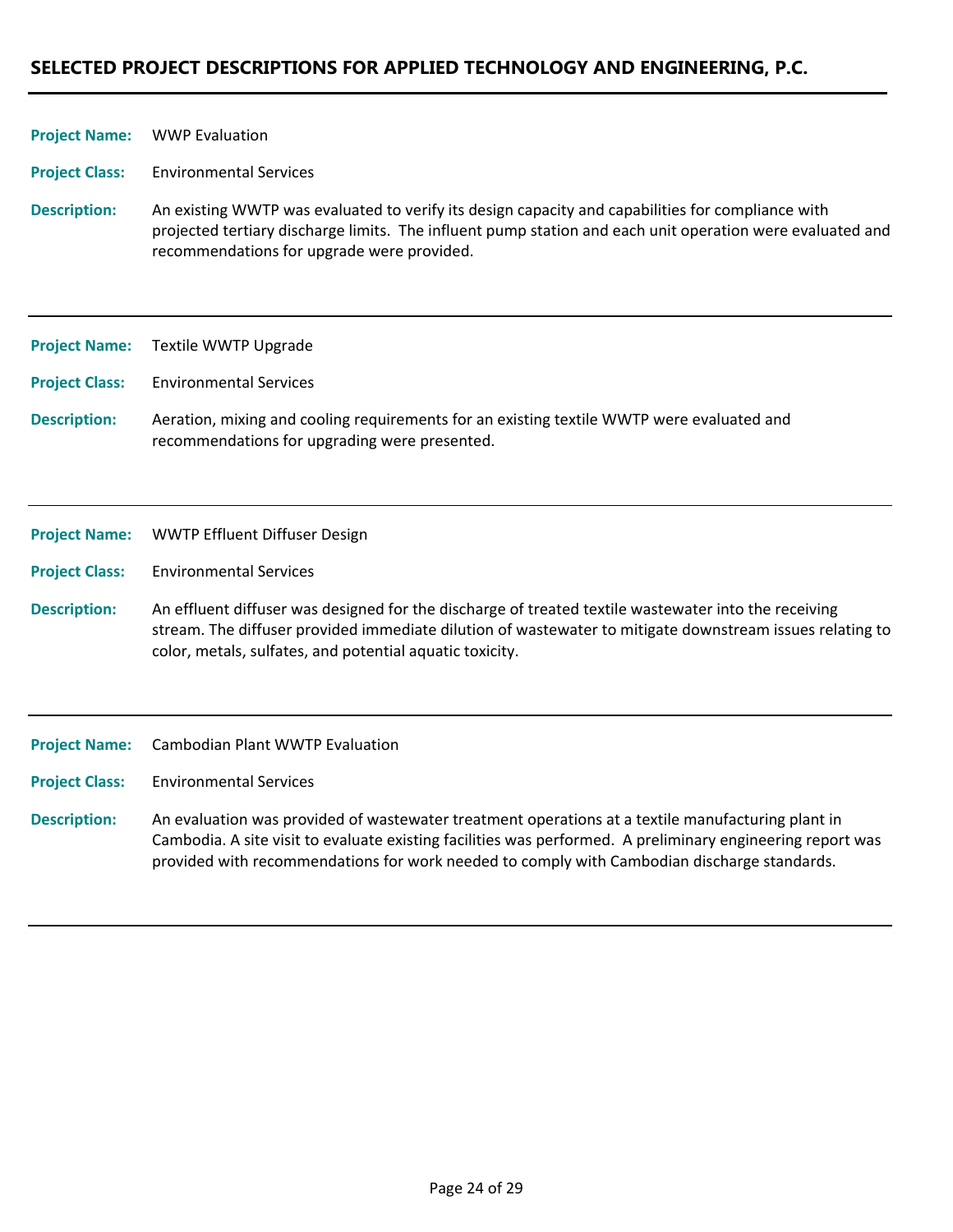#### China and Vietnam WWTP Evaluations **Project Name:**

Environmental Services **Project Class:**

An evaluation was provided of wastewater treatment operations at manufacturing facilities in China and Vietnam. Site visits to facilities in China and Vietnam were performed. Design criteria and operating data for existing facilities were reviewed to determine or verify treatment capacities. Design criteria for upgrading facilities to meet discharge requirements were developed. A final report regarding the site visits and evaluations with recommendations for work needed to upgrade the existing wastewater treatment plants was provided. **Description:**

| <b>Project Name:</b> Design Upgrade |                                              |
|-------------------------------------|----------------------------------------------|
|                                     | <b>Project Class:</b> Environmental Services |
| <b>Description:</b>                 | Design upgrade                               |

#### Denim Wastewater Treatment Plant Design **Project Name:**

Environmental Services **Project Class:**

Design and construction administration services were provided for denim dyeing and finishing plant located in Nicaragua. The design included all required disciplines and included detailed drawing and specification in English and Spanish. The design included secondary biological treatment with chemical coagulation for color removal. Specification included bid packages and assistance in reviewing and selecting of the successful bidder was provided. Site inspections were performed during the construction to review performance relative to design requirements. **Description:**

> After completion of construction, start‐up services were provided. These services included development of an O&M Manual in English and Spanish, operator training, and one‐year of operational assistance utilizing an internet based data management system.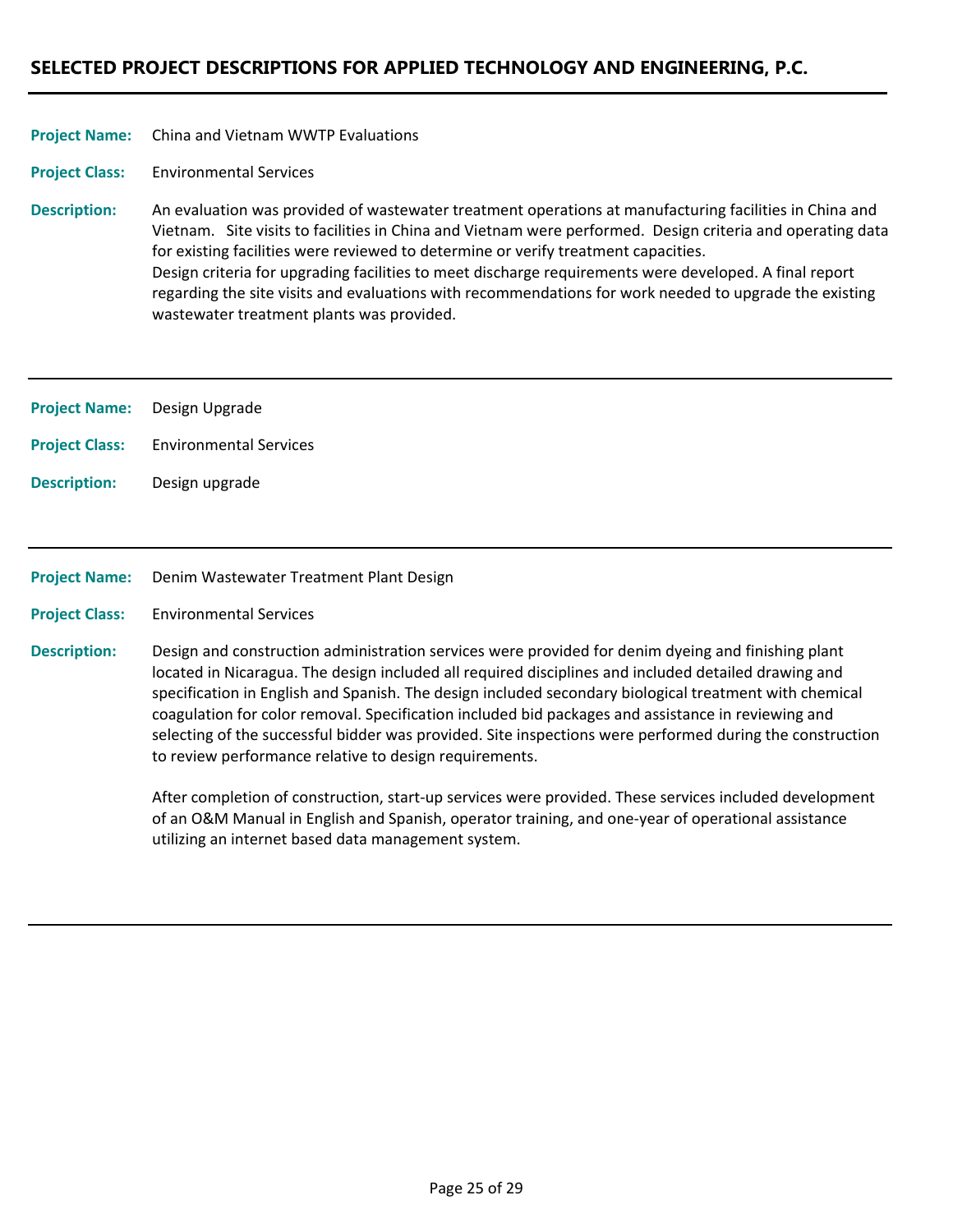### WWTP Design and Construction for Biological Nutrient Removal **Project Name:**

Environmental Services **Project Class:**

Design services were provided for the design of wastewater treatment facilities for biological nutrient removal. The design capacity of the plant was 2.0 mgd. The WWTP was designed to meet total nitrogen and phosphorus discharge limits of 3 and 0.3 mg/L, respectively. The five stage Bardenpho Process was utilized in the design for biological treatment. Chemical precipitation of phosphorus was also provided for treatment redundancy. **Description:**

> In addition to the Bardenpho process, effluent filtration was provided with deep bed denitrification. Sludge handling facilities included mechanical sludge thickening, aerobic digestion and sludge dewater using recessed plate filter presses.

> An advanced monitoring and control SCADA system was provided. The system monitored process variables and controlled return sludge flow, waste sludge flow, pH, dissolved oxygen (DO), and nitrate with closed loop feed of required chemicals.

> Construction administration services were provided. These services included construction inspections, shop drawing review, and contract administration.

A detailed operation and maintenance manual (O & M Manual) was provided with interactive electronic format. The manual was used for operating training.

Start-up services were provided and on-going operational support was provided for one year after startup to assure successful operation and transition to owner personnel.

#### Preliminary Engineering Report for Biological Nutrient Removal **Project Name:**

- Environmental Services **Project Class:**
- A preliminary engineering report (PER) was provided establishing the design criteria for a biological nutrient removal facility treating domestic wastewater. Effluent total nitrogen and phosphorus limits of 3.0 and 0.3 mg/L were required for compliance with the Chesapeake Bay Nutrient Initiative. The PER presented design criteria for the five stage Bardenpho process and redundant systems for deep bed denitrification and phosphorus removal. The design capacity of the plant was 2.0 mgd. **Description:**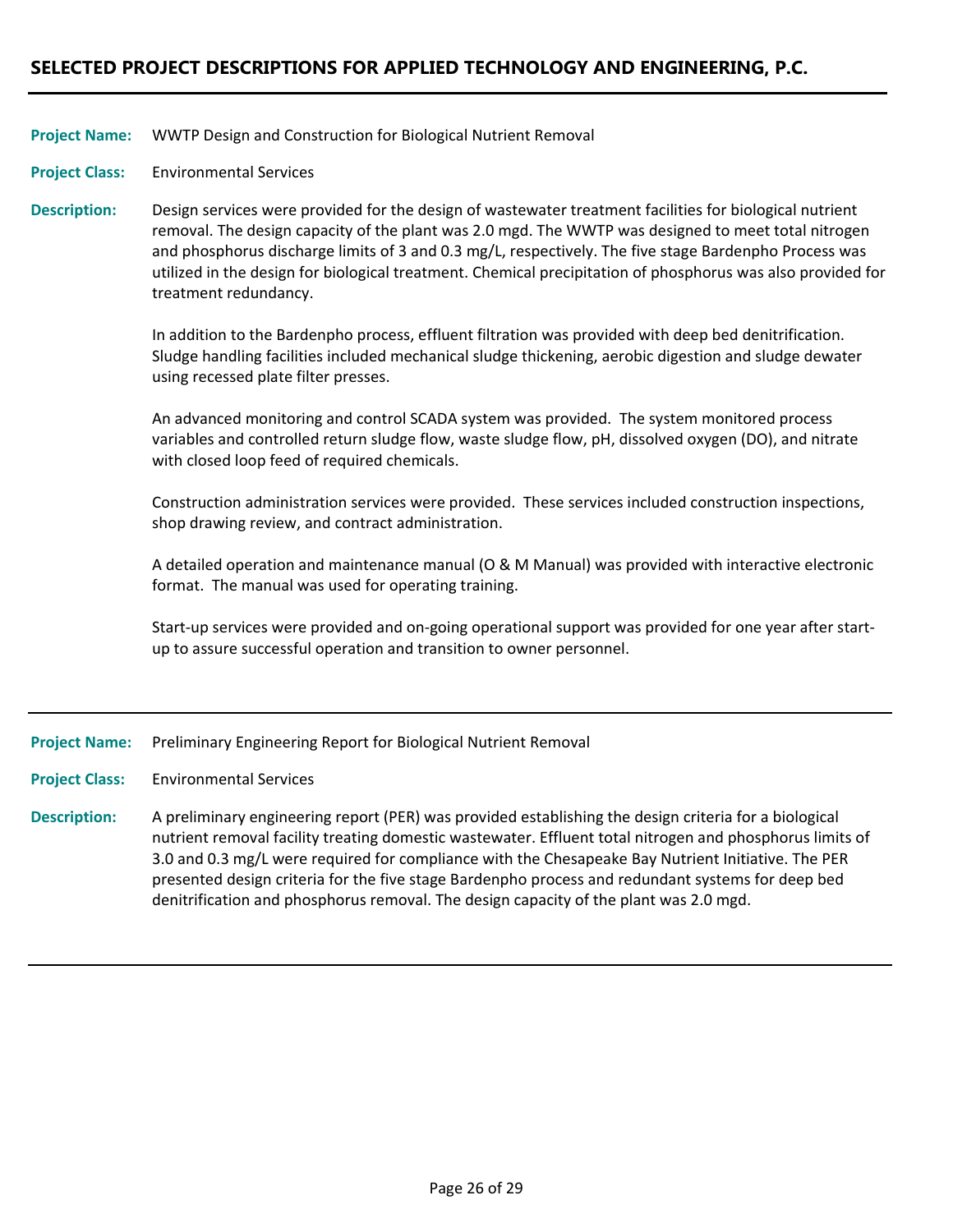### Turnkey Textile Dyeing and Finishing WWTP Design and Construction **Project Name:**

Environmental Services **Project Class:**

Turnkey engineering and construction services were provided for a 1.5 mgd wastewater treatment facility located in Honduras. The discharge contained wastewater from cotton and cotton/poly blended fabic dyeing and finishing operations as well as sanitary discharges from the facility. The system provided extended aeration biological treatment and utilized ozonation for color removal. On‐site oxygen generation was provided. Design, construction, start‐up, and training services were provided, including Operations and Maintenance Manual. **Description:**

Turnkey Textile Dyeing and Finishing WWTP Design and Construction **Project Name:**

- Environmental Services **Project Class:**
- Turnkey engineering and construction services were provided for a 3.75 mgd wastewater treatment facility located in Honduras. The discharge contained wastewater from cotton and cotton/poly blended fabic dyeing and finishing operations as well as sanitary discharges from the facility. The system provided extended aeration biological treatment and utilized ozonation for color removal. On‐site oxygen generation was provided. Design, construction, start‐up, and training services were provided, including Operations and Maintenance Manual. **Description:**

WWTP Design and Start Up Services **Project Name:**

Environmental Services **Project Class:**

An activated sludge wastewater treatment system was designed for the treatment of polyester fabric dyeing and finishing wastewater. The design capacity of the facility was 132,000 gpd with processes including: influent lift station, screening, activated sludge treatment, sedimentation, and sludge dewatering. Support services were provided for construction and start‐up. **Description:**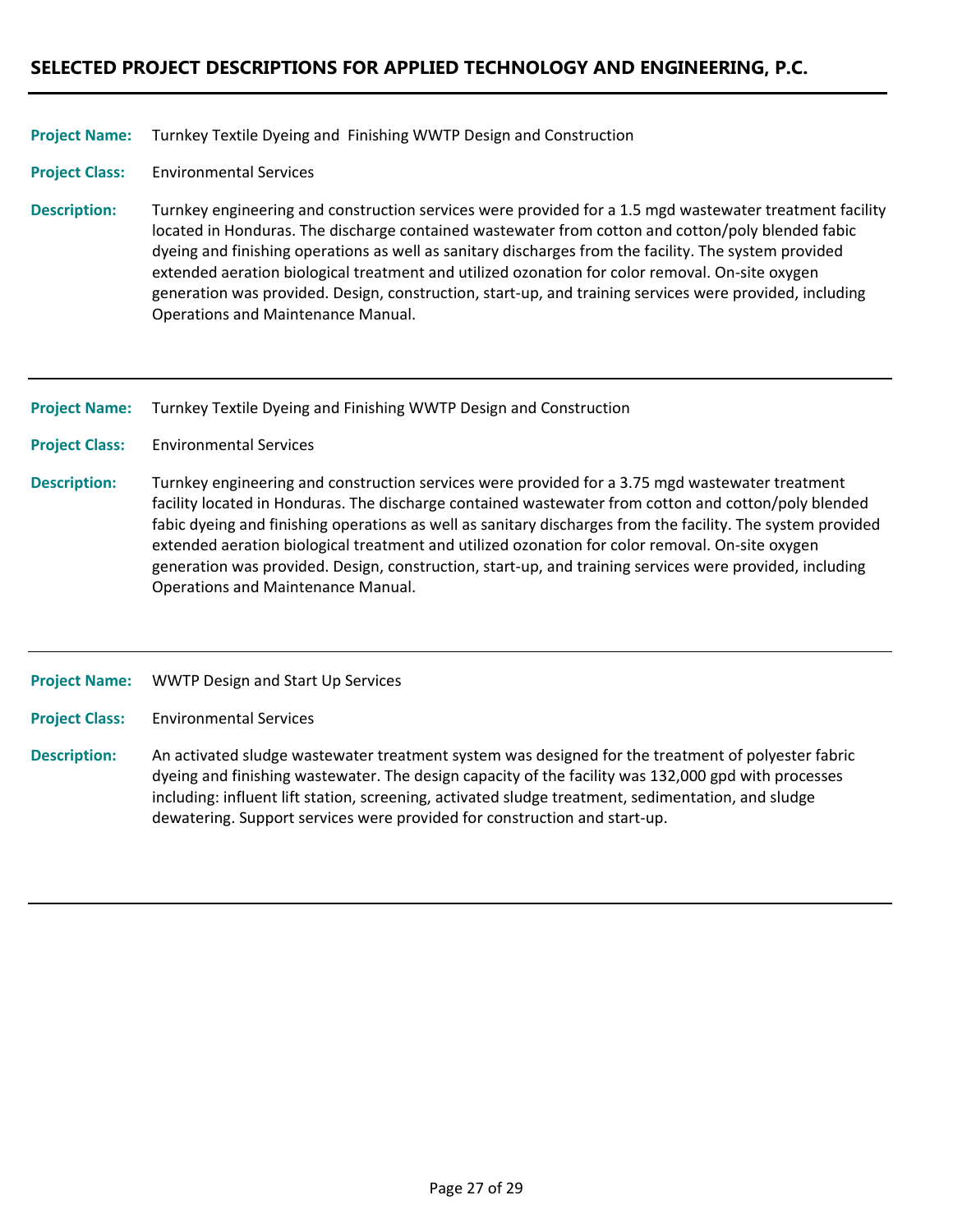### Waste Load Allocation (WLA) Model **Project Name:**

Environmental Services **Project Class:**

A mathematical water quality model was developed to project waste load allocation for client's plant discharge into a nearby river. The model predicts the waste assimilation capacity (WAC) of the portion of the river impacted by the client's WWTP effluent. After configuration and calibration, the water quality model was used as a basis for both process design and negotiating regulatory permit requirements. **Description:**

> As a result of the model, discharge limits were increased to be compatible with the receiving streams assimilative capacity. This resulted in significant operating cost savings.

- WWTP Permit Renewal **Project Name:**
- Environmental Services **Project Class:**
- Stream modeling work was reviewed in conjunction with WWTP discharge permit renewal. The municipal WWTP discharged into a receiving stream with limited assimilative capacity and restrictive water quality standards. Modeling work was essential in obtaining the least restrictive discharge limits compatible with stream preservation. **Description:**

#### O & M Manual Update & Chemical Treatment Start Up **Project Name:**

Environmental Services **Project Class:**

A WWTP operation and maintenance manual (O & M Manual) was developed that included all materials on one CD for use on a personal computer. The manual included text, drawings, pictures, spreadsheets and other documents, as required, to describe all equipment, systems and operational instructions. Materials are accessed by means of a self‐contained navigation system allowing quick jumping from point to point throughout the manual. **Description:**

> Engineering and Operator training assistance was also provided. Client's staff was trained in Jar testing procedures, calculations of chemical dosages based on Jar Testing results, and setting chemical feed control system based on calculated dosages. Engineering assistance consisted of review of equipment purchases, assistance with PLC programming, control system start up, and final engineering inspection and certification.